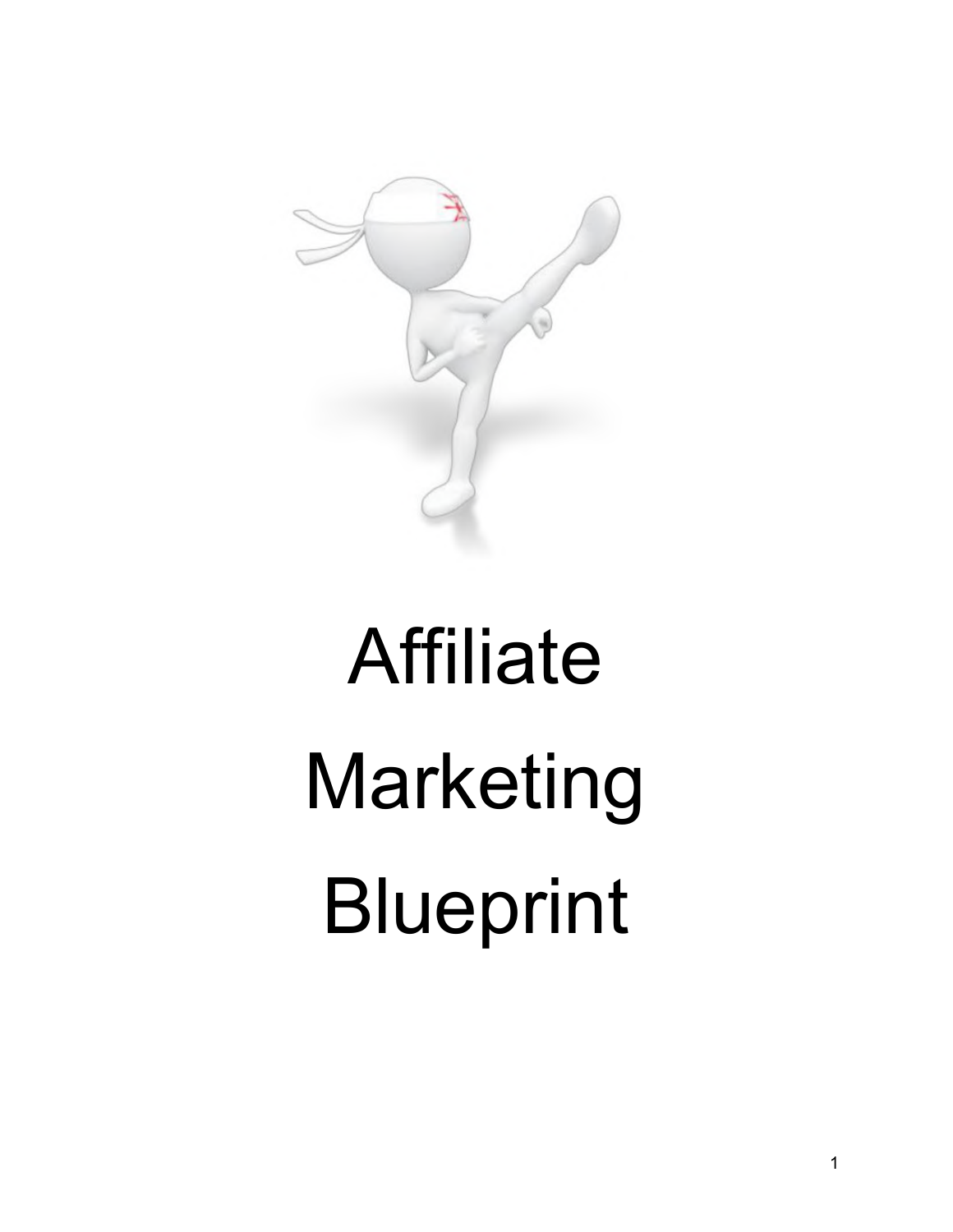# **Forget About Relying on Luck to Make Money Online – Implement This Proven Affiliate Marketing Simple System and Start Seeing Results Fast!**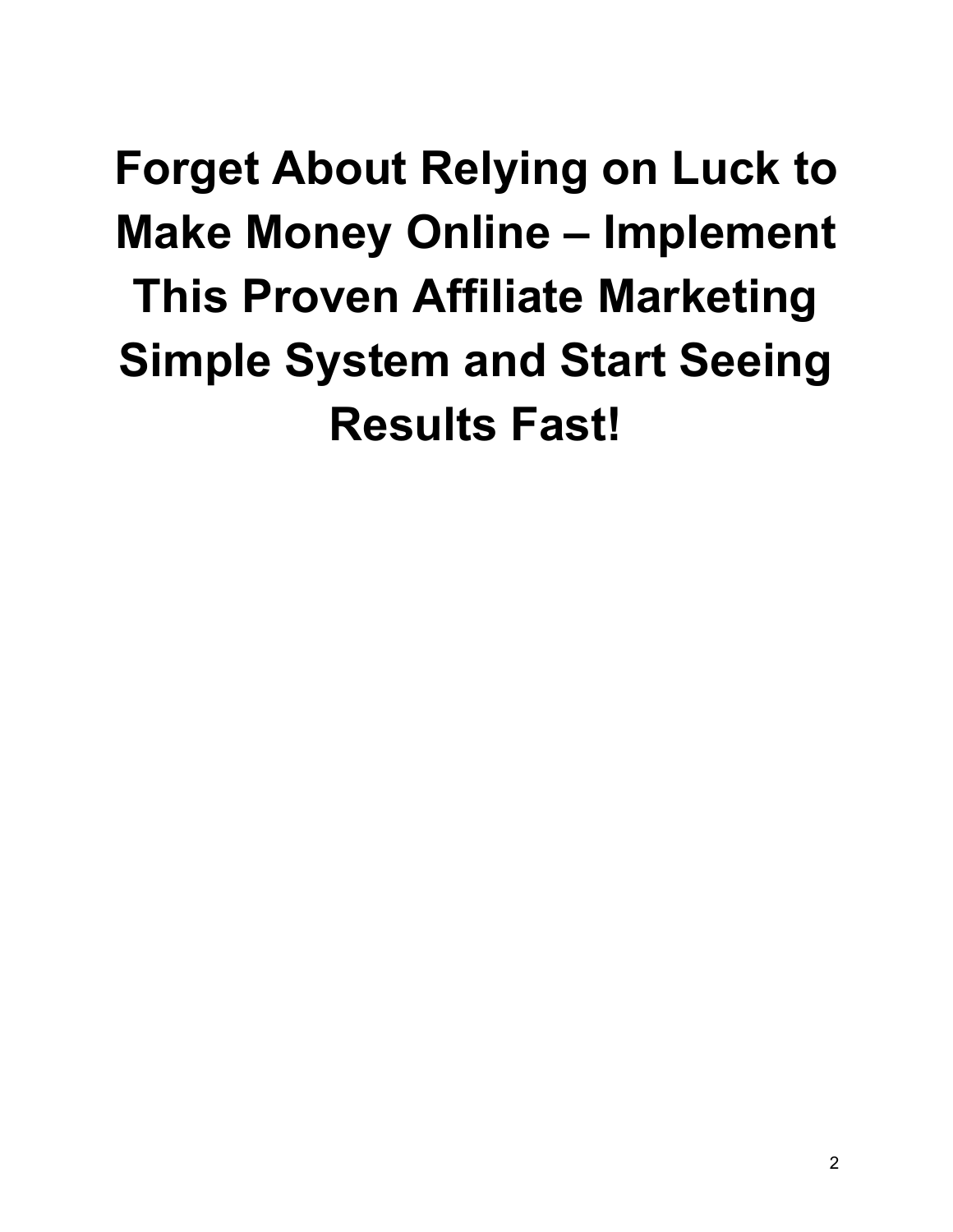# **Table of Contents**

|                                                     | 4  |
|-----------------------------------------------------|----|
| The 4 Layers of an Affiliate Marketing Simple       | 5  |
| Setting Up Your Affiliate Marketing Simple System 7 |    |
| Seeing the Affiliate Marketing Simple System in     | 10 |
| Putting Your System on                              | 28 |
| Taking Your Affiliate Marketing Simple System to    | 30 |
| Don't Make These Three Critical Mistakes            | 32 |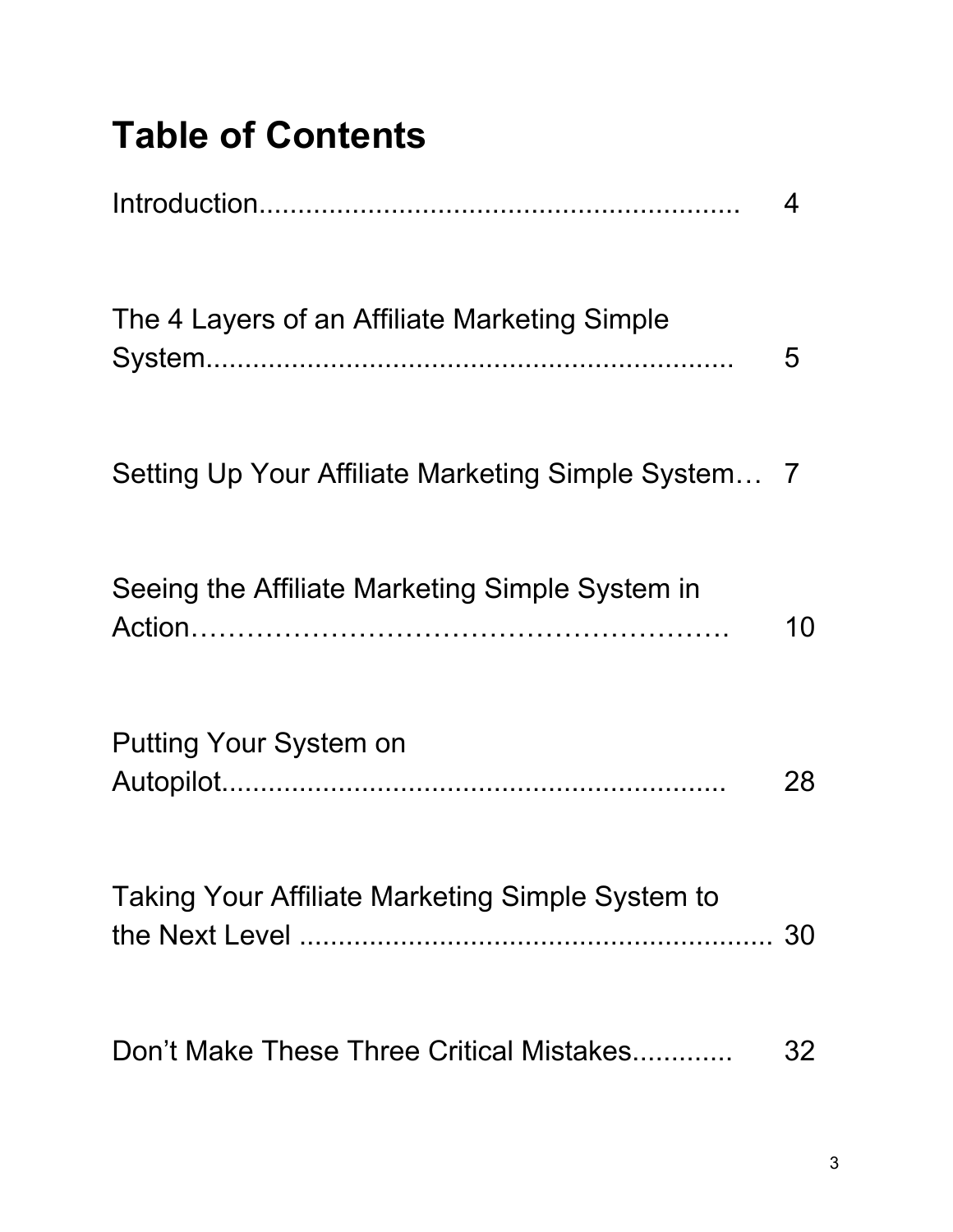# **Introduction**

There are far too many affiliates spinning their wheels and wondering where the money lies and not enough people putting a simplistic plan into operation that will provide them with passive residual income for months (or even years) to come.

You see it every day – posts in Internet marketing forums from people who can't get it or someone who finally made their first sale (after months of trying with no luck).

They have no idea how to repeat that single sale, so eventually they'll quit – like 99% of the other affiliates who can't figure out what the Super Affiliates already know.

There are a million ideas you can tack onto this simple affiliate strategy. But what I m going to divulge to you in the coming pages is all you need to succeed and generate profits for your online empire.

The one lesson you need to remember is to quit trying to reinvent the wheel!

Everyone always thinks you have to come up with some mind-blowing concept that no one else has done, but that's not true. Just learn the right way to work the system and it ll benefit you financially in both the short and long -term future.

This is true-life plug-n-play affiliate profit, where all you"re doing is setting up machines that work for you on autopilot. Don t get possessive about your content, trying to perfect every little detail and become best friends with your readers.

#### *Build it, and move on.*

Perfectionists have a hard time succeeding with affiliate marketing because they get bogged down in unimportant details that sap their time and don t contribute much to the conversion and sales they're able to achieve.

And make sure you test various niche markets if you re new to this. If you don't have one area of expertise that your sights are set on, then testing different niches can help you see what you ll enjoy most in the long run and what will help you make more money, too.

**Important Note:** I'm going to tell you about the basic plan and then deliver a step-by-step screenshot implementation for you to see so you can follow along with your own site!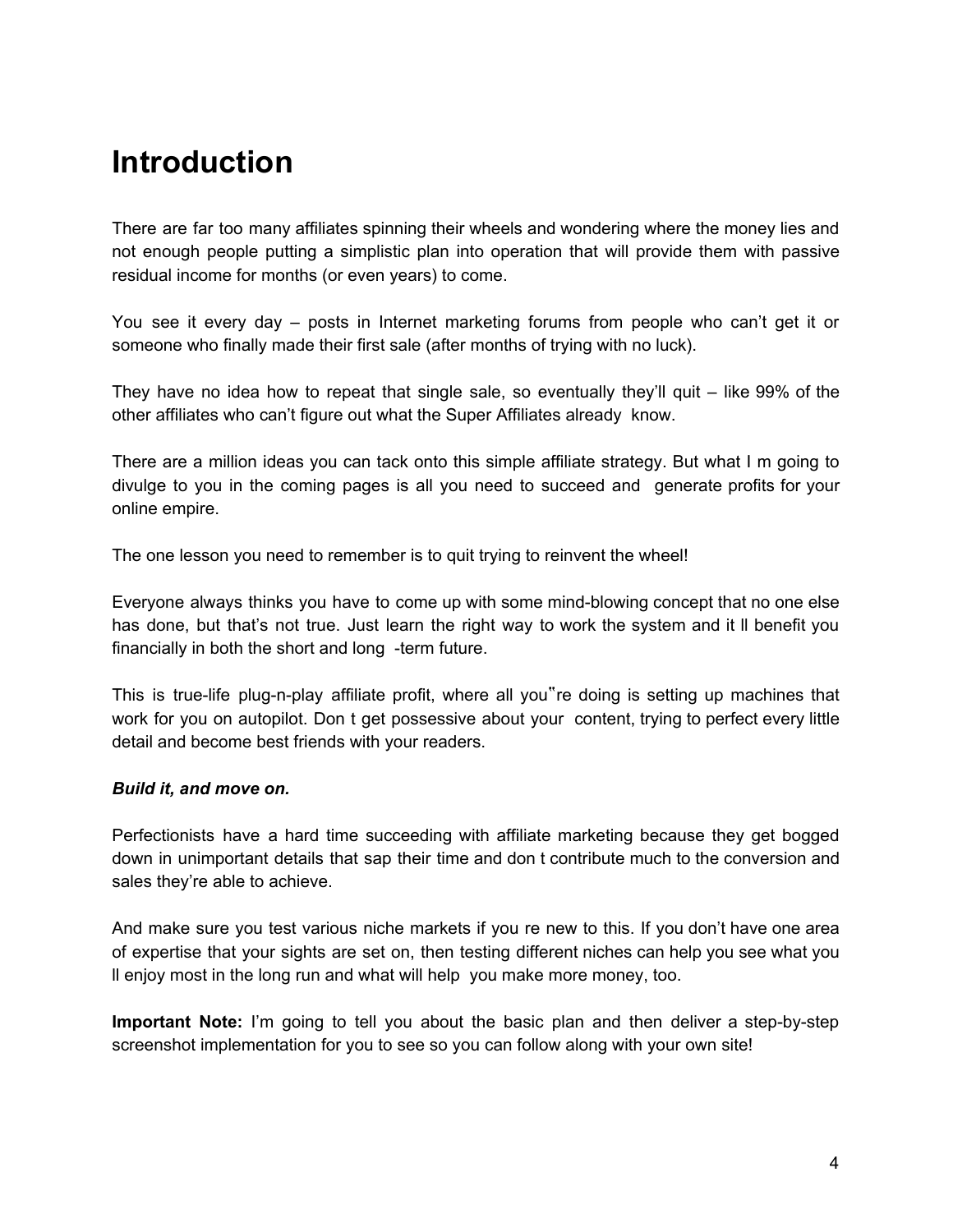# **The 4 Layers of an Affiliate Marketing Simple System**

You don't need a ton of expensive memberships or fancy tools with a lengthy learning curve to make money as an affiliate online. All you need are four basic concepts and systems to pull together.

#### **1.) Ample Affiliate Opportunities**

Don t assume there s an affiliate program for every niche topic out there. You want abundant opportunities to choose from, not a single half-baked product to promote that doesn't convert well or barely pays you what your time is worth.

If you go to ClickBank or PayDotCom or a CPA network and find only 1 or 2 things to promote, then it might be wise to pick a different niche OR choose a different path – one that has you creating your own info product since competition is minimal.

Conduct this research prior to buying a domain or investing in content (with either time or money).

#### **2.) A Home on the Web**

Every good affiliate needs a hot spot to post their content and links. Everyone will tell you to stick with free web 2.0 sites like Squidoo or Hubpages, but I m telling your right now – you want your own domain.

Web 2.0 sites are great for backlinks and traffic but when you want to set the rules for yourself and ensure that one day you don t wake up to find your whole site deleted without warning, then owning a domain is a necessity – not a luxury.

Some people will tell you to only buy dot com domains. I have a different opinion. I own dot info domains that do just fine in the SERPs. I ve read other people's posts on forums who have had the same experience as me.

#### **3.) Authority Content**

Your goal as an affiliate who prospers is to get them into your system for repeat sales, not one-time commissions. To hook your audience for the long-haul, you need to learn how to provide a bit of authority and expertise that keeps them tuned in to what you have to say – even if someone else wrote it and you re " simply the middle man.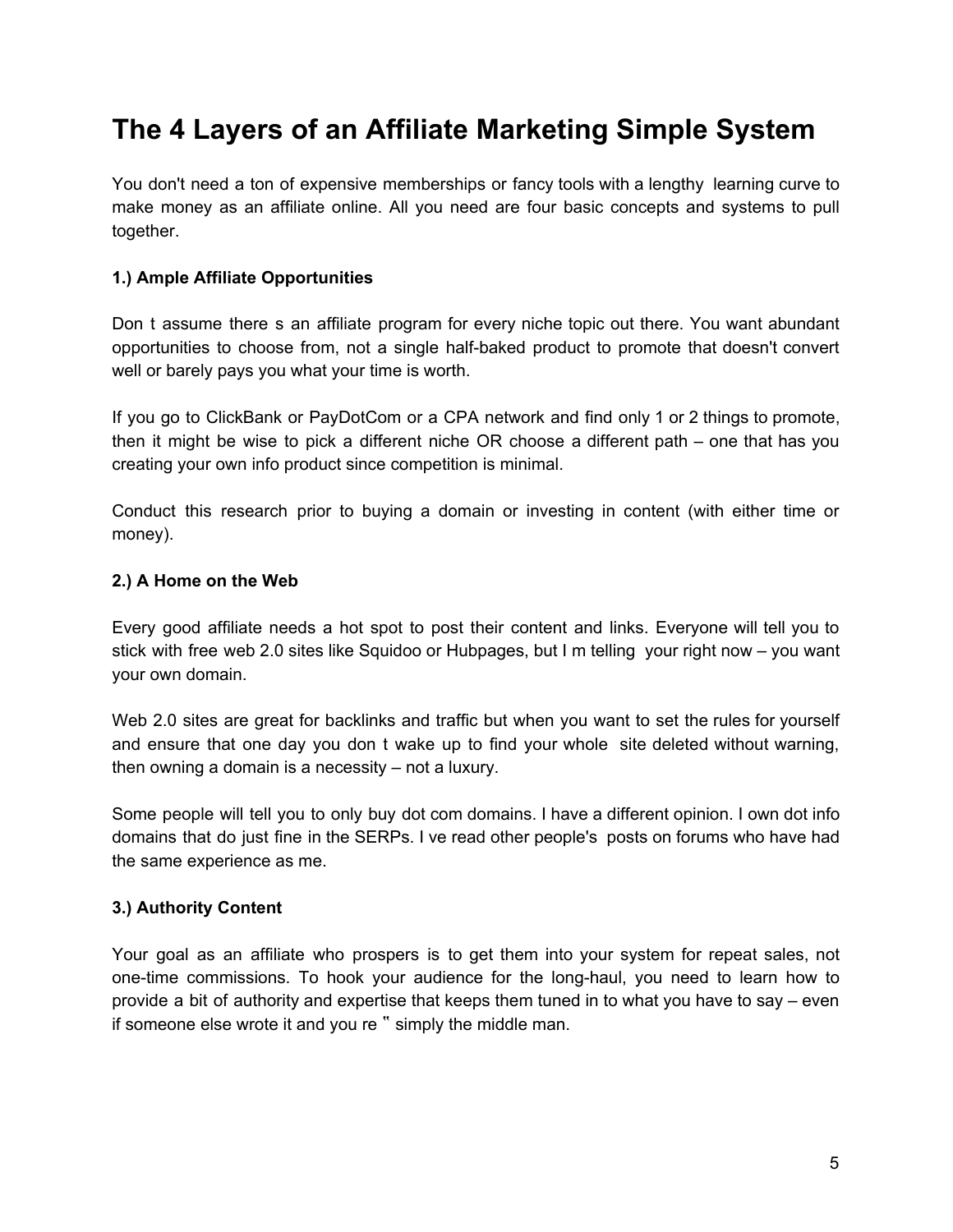You get positioned as the expert without having to create a product and possibly without having to write a single word of content or conduct any research on the topic other than basic keyword volume and competition.

#### **4.) A Communication System**

Your communication with online customers comes in the form of an automated system that leaves you with a primarily hands-off business to run.

Autoresponders are the method of choice for most marketers because you can queue up over a years worth of emails to go out on autopilot and do the dirty work for you.

Those 4 elements above are all it's going to take to build a financially secure affiliate empire. Now how you use these four components is where the difference between success and failure lies.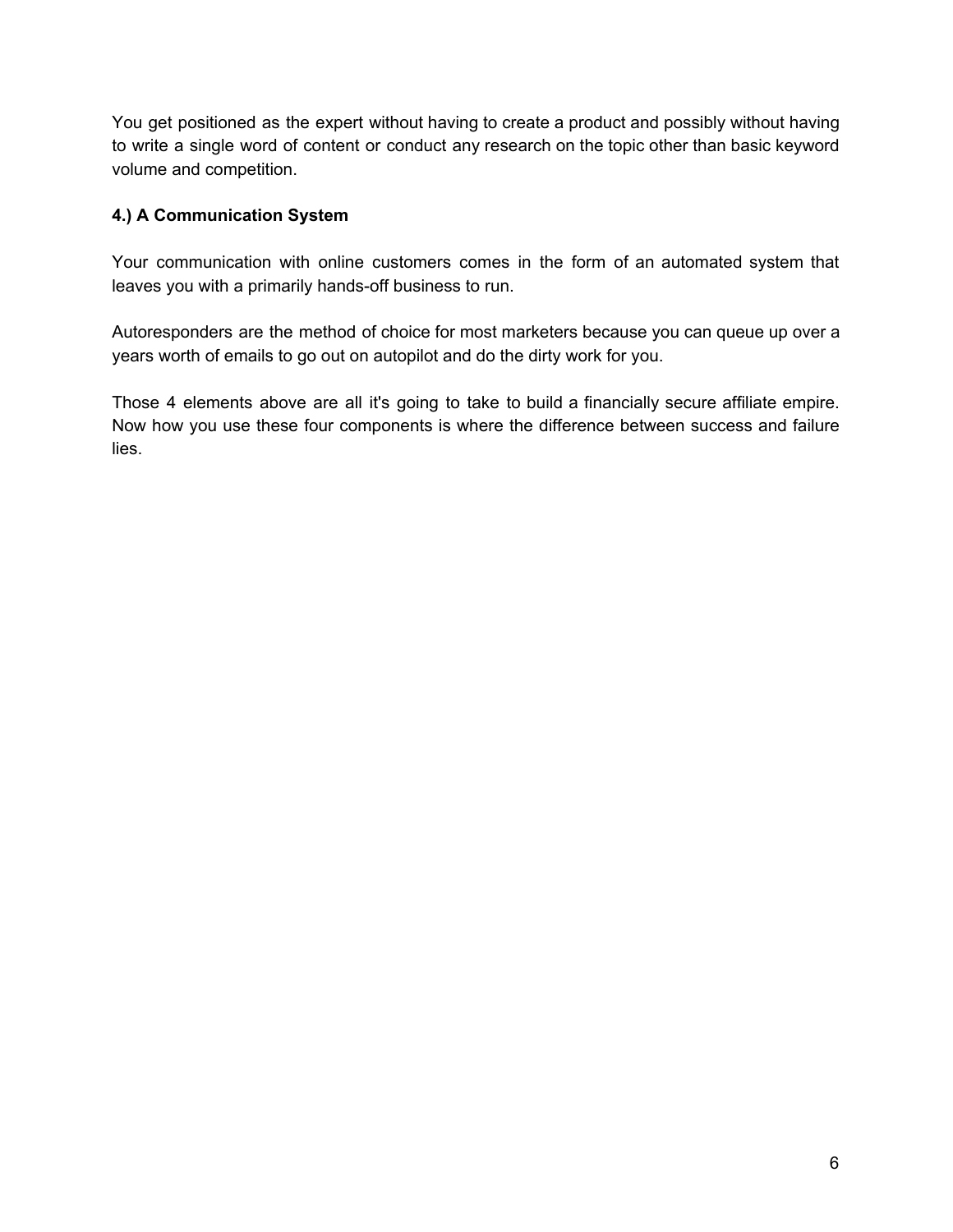# **Setting Up Your Affiliate Marketing Simple System**

I think the best way to learn a system is to see it in action, so in the next chapter, I'm going to walk you through it with a live case study that you can see as you implement each step on your own.

But let's first go over the basics of how you re going to pull this system together.

First, you re going to want to choose your niche carefully. Like I said before – go with something that delivers ample opportunity, like the dog niche, health niche, dating, or golf to name a few examples.

What makes a good niche? When I search for a niche I ask myself these questions:

Does it have a lot of affiliate programs whose pay is worth my time? Don't necessarily go off percentages because you'd rather have 10% of a \$500 product (\$50 in commission) than 50% of a \$14 product (\$7).

Can I find or write a report about it to give away in exchange for their contact information? List building is where the long-term money happens for you.

Is there enough information on this topic for me to be able to pull together a year's worth (or more) of continual weekly emails? (It's been said it takes a consumer 7 different times of being exposed to a product before they buy).

Is the public buying in this niche? If so, what are they buying? Consumers like to be entertained, informed, and they want everything you give them to be easy. The last thing you want is to see a lot of sales only to realize they turned into fast refunds.

Next, you want to scout around and seek out the crème de la crème of affiliate opportunities for that particular niche. As a soon-to-be super affiliate, your name is on the line here – don t dirty up your reputation by promoting less than stellar products to the subscribers who will be signing up to your list.

Ideally, you'll get together a long list of hot products that convert well, that pay quite a bit, and that are evergreen in nature – providing commission to you for years, not a few months.

Once you have your niche and your affiliate research gathered, you re going to work on creating plenty of content for two main areas – your blog and your email autoresponder system.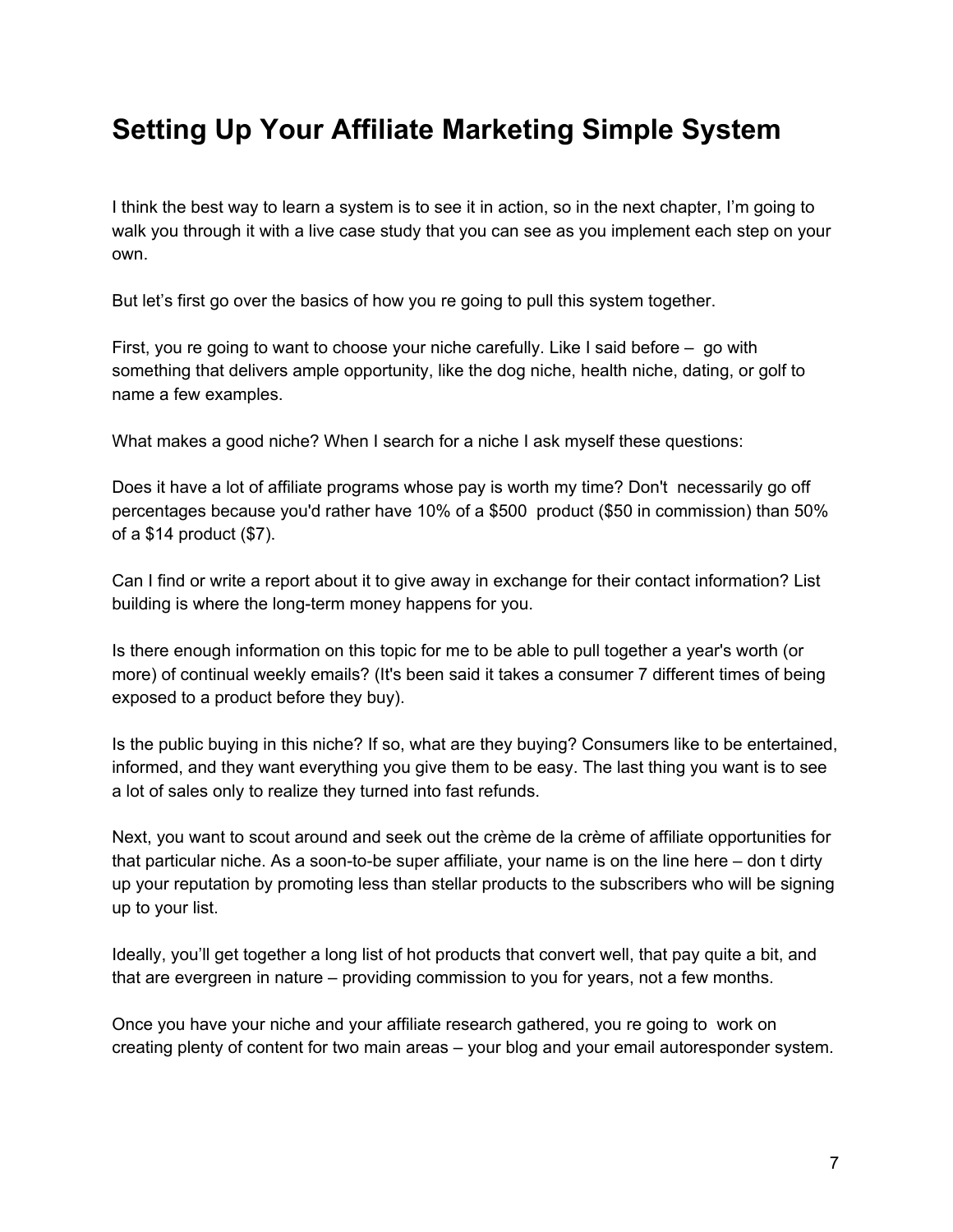A good rule of thumb is to create at least one autoresponder email per week and one blog post per day. "But what about article marketing?"

You can feel free to do some article marketing too if you want but here's my way of thinking about that now – why not put those articles on my own domain (my blog) and boost it up as an authority site rather than hand it over for free to an article directory?

I think too much emphasis has been put on article marketing when blogging should be at the top of the totem pole.

Aside from blogging, you re going to queue up your autoresponder system with messages that will quench their thirst for information and also give you ample opportunity to cash in with your affiliate links.

You don't need to be overwhelmed by the thought of writing a year's worth of emails to your customers. You can find time to send out one a week or buy a pack of 52 articles on your niche topic that are made from PLR (Private Label Rights) and you ll have a ready to use communication system.

Private Label Rights, in case you re not familiar with them, are articles someone else writes, sold dirt cheap to multiple buyers. You can put your name on them as the author and use them as is or alter them so that they re unique to your subscribers.

Tiffany Dow sells packs of PLR niche content at her PLR Mini Mart (no membership required) that come with a 5-page report you can use as an opt in freebie plus 52 articles, helping you instantly achieve one year of communication with your customers and prospects.

In order to get those visitors to your site to actually sign up for your emails, you're going to have to give them something in return. You can make it a report they instantly download or the promise to receive periodic lessons from you via email (ie: "Sign Up for a FREE 7-Week Course on How to Eliminate Stress for Good!")

**Note:** The title of your report is more important than the content itself. Now this doesn't mean the inner pages can be pure garbage. You want to show value after all.

But the title is what will pull them in. Use something such as, "The 3 Word Phrase That Will Get Your Dog to Change ANY Behavior You Don't Like!" It sounds better than just, "Free Dog Training Tips.

Plug your affiliate links into it and turn it into a PDF file using Adobe. You can get five free conversions here: <https://createpdf.adobe.com/>- When someone signs up for the free report, they'll get a download link for it in their first email – and every week after that, they'll get an informative, valuable email from you with another affiliate link in it.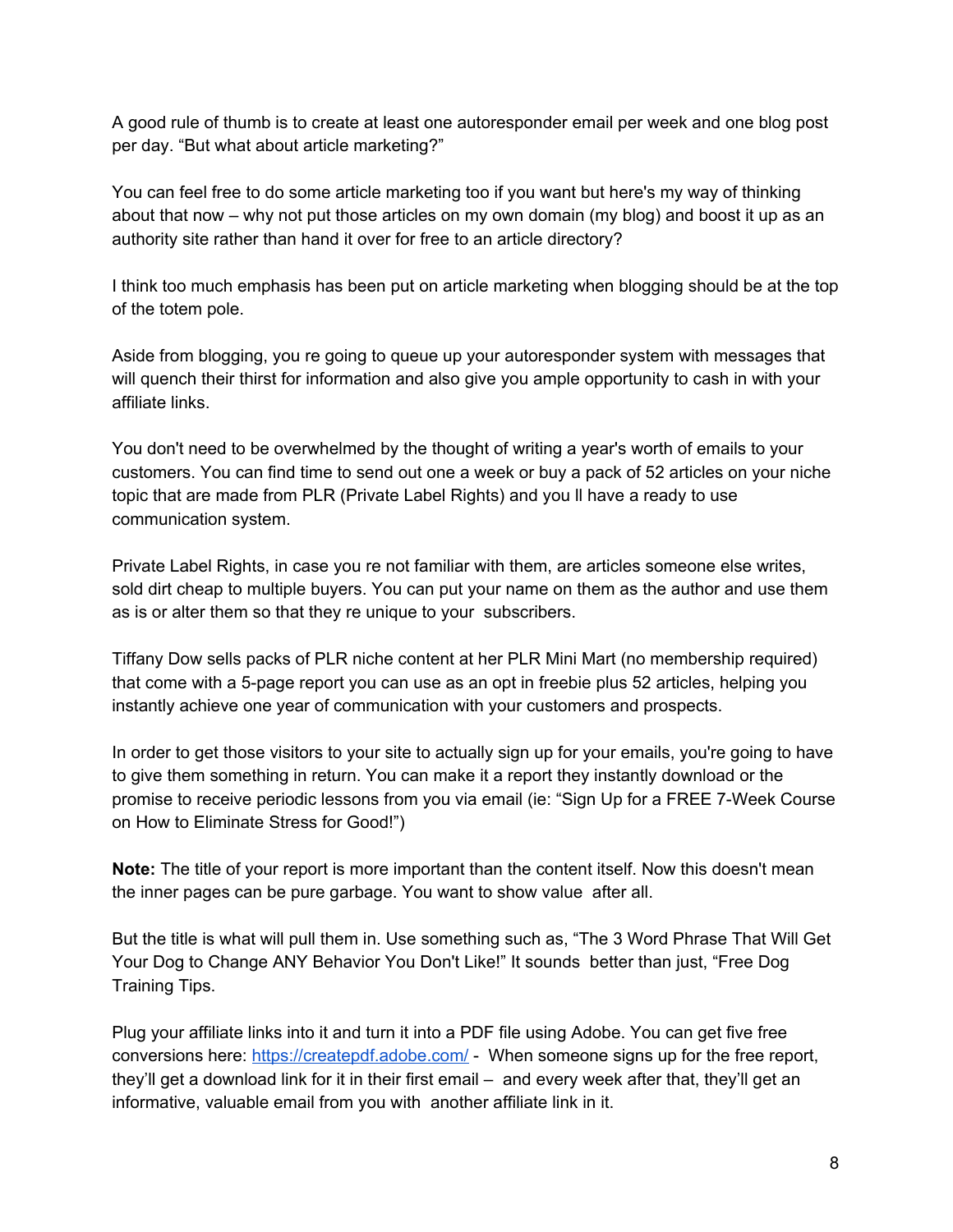Remember the second element of success with this system – the website? Well it doesn't matter if you put articles on a static web page or lots of small posts on a blog – but whatever type of page it is, it'll have your autoresponder email capture form on it.

Some people use a separate, specially designed squeeze page that has nothing but a headline, bullet points, and the name capture form. I don't care if you integrate it into a portion of your blog, but make sure it makes its way onto the page above the fold (meaning they don t have to scroll down) so that you can start building your list.

Important: If you spend any extra time at all on anything in this system, spend it on your opt-in area. You want your visitors to convert into subscribers. And make sure you find or write valuable email messages and not trash.

With good content for your autoresponders, your subscribers will stay subscribed regardless of how often you market to them, providing you with more selling opportunities.

Don't make the mistake of sticking AdSense all over the place – if you're a serious affiliate marketer, you want any clickouts to be on high affiliate moneymakers, not piddly pennies per click!

#### **Here's A major mistake many marketers make.**

They think that since they're building a website anyway, why not have as many money making opportunities as possible so they at least earn something? If you take this approach, you're going to see a trickle of AdSense income build up over a long time rather than waves of affiliate commissions flood in on a regular basis. Not only that, but let's say you build up steam and start seeing 2,000 hits a month – then 5,000, and so on. What if every single visitor clicked on an AdSense ad? Sounds great, right? Not really. Once those 5k visitors are gone, so is your money making opportunity. Imagine adding 5,000 people to your niche list each month. Imagine those people investing in the \$47 product you're promoting for a 50% commission rather than a one-time \$0.10 AdSense ad.

#### *Sounds a lot better, doesn t it?*

After all is said and done you have one domain up with content, a free report to offer, and an autoresponder system in place, and you repeat it again and again. Affiliate marketers raking in the most money are planting seeds all over the place. They don't wait for one site to become mega popular - they have dozens of sites operating in sync with one another to churn out big commissions based on a growing subscriber base and a healthy myriad of affiliate programs to promote. And don't let it freak you out at the thought of building dozens of niche sites like this.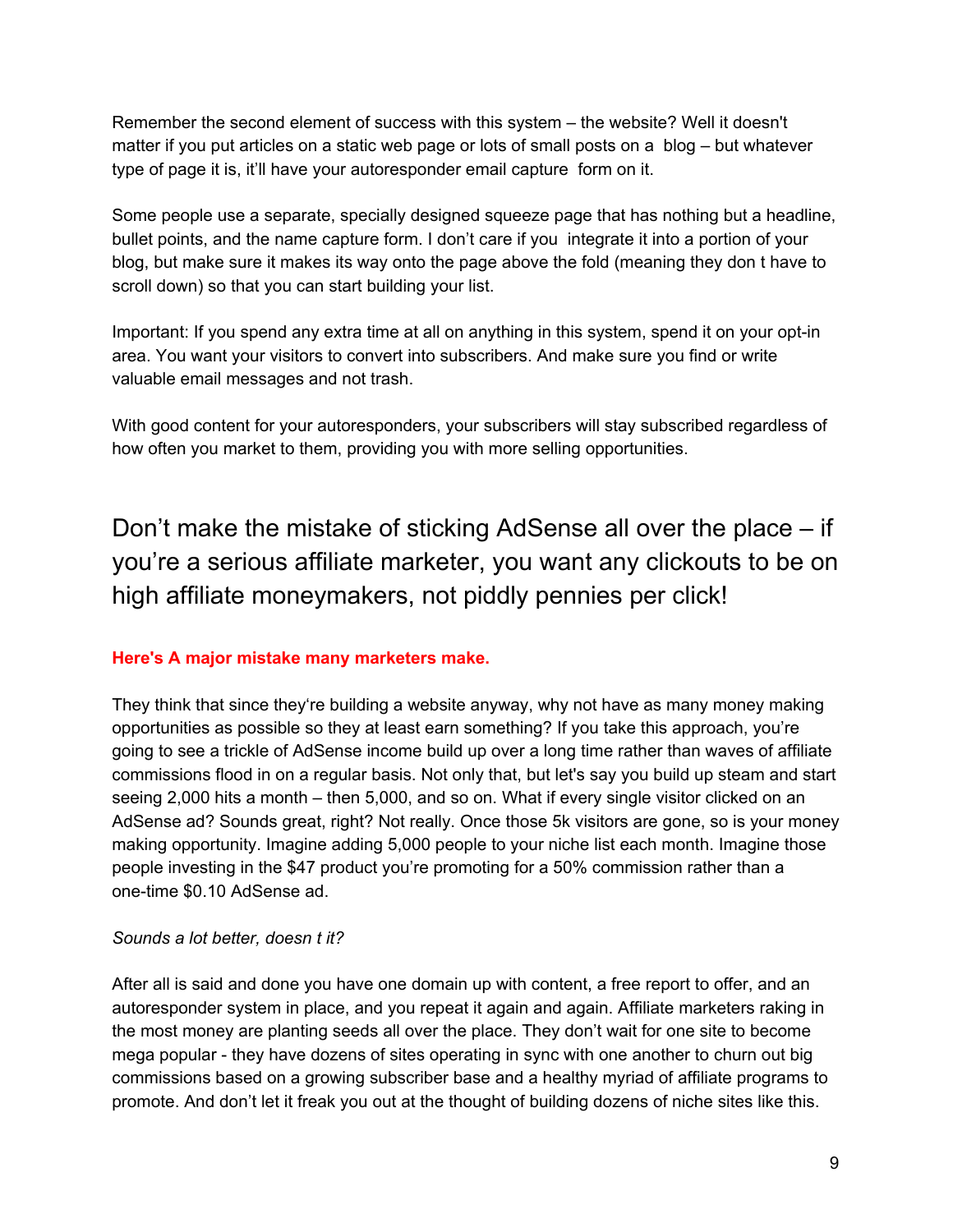It's very simple to set up a blog on a domain and plug in PLR content to an autoresponder. You might do the first few yourself and once the money gets rolling, outsource it to a freelance virtual administrative assistant as grunt work that you don't want to mess with. So now that you know the system in its basic form, let's see it all unfold with a real niche. You follow along as I do my sample so that by the time you finish reading this course, you have one site completed and then you can repeat it and be on your way to increased (or first time) affiliate sales.

## Seeing the Affiliate Marketing Simple System in Action

So you want to see how it would all work in a real niche? Let's use dogs as our example. Dog owners are almost fanatical about investing in knowledge for their four-legged friends – they buy everything from what breed to choose to grooming and training materials.

As an affiliate for the dog niche, here's how you're going to make this system work for you:

## Step 1: Choose a More Narrow Niche

Let's not start out with "dogs" in general. Let's drill down a bit and go with "dog training"

You'll need to drill down yourself. And yeah, gurus will promote all sorts of complex and expensive tools to help you find a narrow niche but let's keep things cheap, shall we? Go to a free keyword tool, such as [Uber Suggest](https://app.neilpatel.com/en/ubersuggest/) and type in the keyword for the niche that you can think of. In our case, it'll be "dog training."

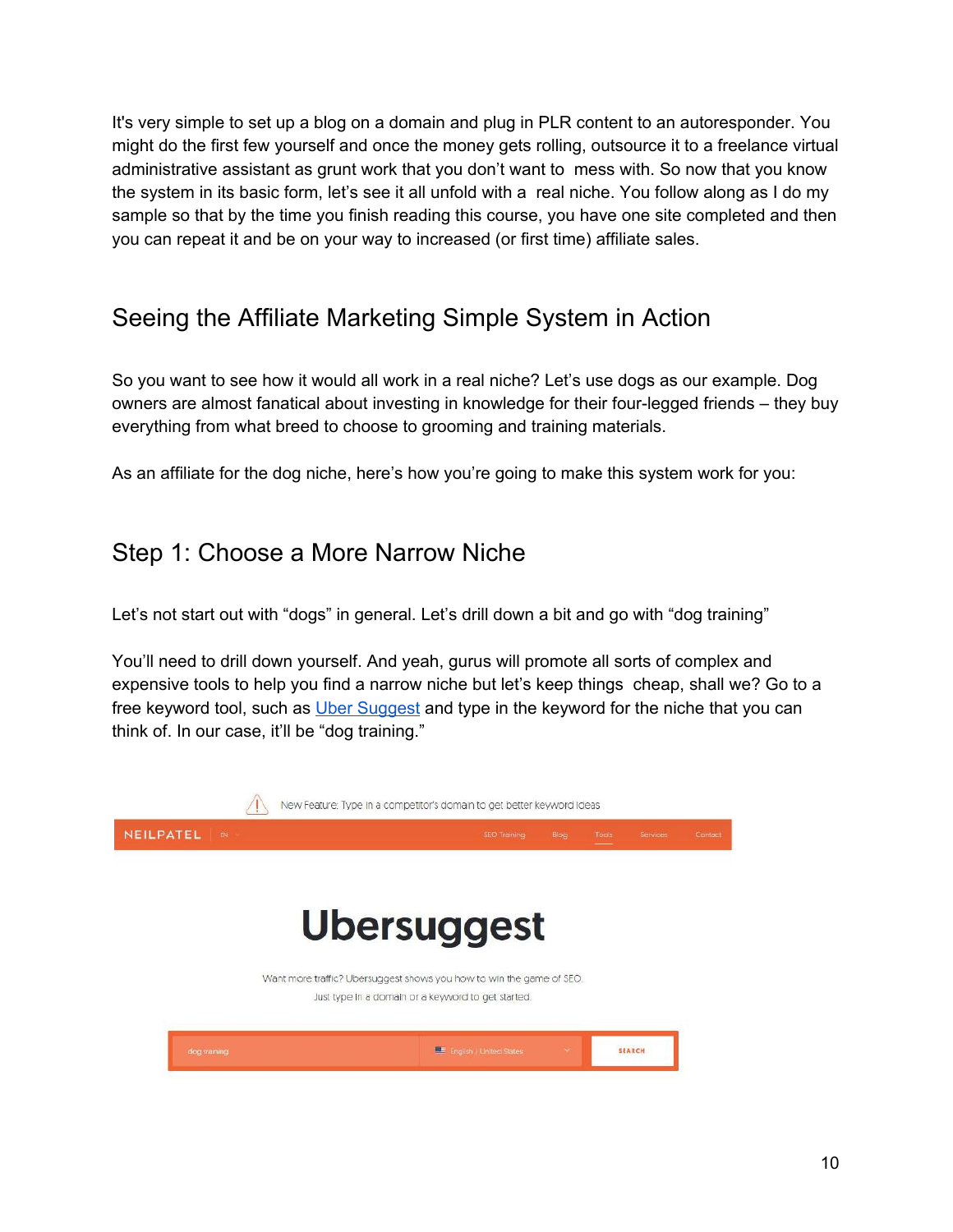When I type that word in, the third result that comes up is 'dog training collars'. There can also click where the red arrow is pointing to get more ideas.

| <b>APR</b><br><b>WIAT</b><br>JUN |                       | <b>AUG</b><br>JUL | <b>SEPT</b><br><b>UGT</b> | <b>INOV</b>      | <b>DEC</b><br>JAIV | <b><i>MAR</i></b><br><b>FEB</b>      |
|----------------------------------|-----------------------|-------------------|---------------------------|------------------|--------------------|--------------------------------------|
| <b>KEYWORD IDEAS</b>             |                       |                   |                           |                  |                    | <b>SUGGESTIONS</b><br><b>RELATED</b> |
| <b>KEYWORD</b>                   |                       | <b>TREND</b>      | <b>VOLUME</b>             | CPC <sup>@</sup> | PD ©               | sp @                                 |
| dog training                     | $\mapsto$             | <b>Thirmul</b>    | 90,500                    | S3.93            | 57                 | 62                                   |
| dog training near me             | $\Theta$              | <b>IIII</b> III   | 74,000                    | <b>\$3.75</b>    | 44                 | 41                                   |
| dog training collars             | $\mapsto$             | <b>Thumul</b>     | 27,100                    | <b>S1.78</b>     | 100                | 52                                   |
| dog training classes             | $\rightarrow$         | <b>Infiniture</b> | 9,900                     | <b>\$4.46</b>    | 52                 | 31                                   |
| dog training clicker             | $\boxed{\rightarrow}$ | THE MIL           | 9,900                     | S1.41            | 100                | 45                                   |
| dog training school              | $\lbrack \rightarrow$ | <b>TILL AND</b>   | 4,400                     | \$5.25           | 62                 | 33                                   |
| dog training classes near me     | $\mapsto$             | <b>Thurlin</b>    | 4,400                     | \$4.10           | 40                 | 19                                   |

I also like to then do a search for that narrow keyword phrase – dog training – and see what else comes up. I'm looking for a couple of things. I want to know whether there will be info products I can promote and possible tangible products I can promote via Amazon.

So after I click on 'view all keyword ideas' I see lots of searches for dog training clicker, dog training shock collar, dog training leash, dog training pads etc - all things that I can promote via Amazon.

I could even narrow it down further and focus on puppies or an aspect of training, such as potty training or obedience training but for right now, let's stick with dog training and branch out from there.

I clicked the export to CSV link to save this data in an excel spreadsheet – all 169 keyword phrases. I put it in a folder on my desktop.

# Step 2: Find Affiliate Products to Promote

Head to my two favorite places – [ClickBank](https://www.clickbank.com/) and  $JVZoo$ . Those aren't the only two affiliate communities available – you also have the chance to market tangible items through sites like Amazon, for example. In ClickBank, I can instantly see a whole list of affiliate options when I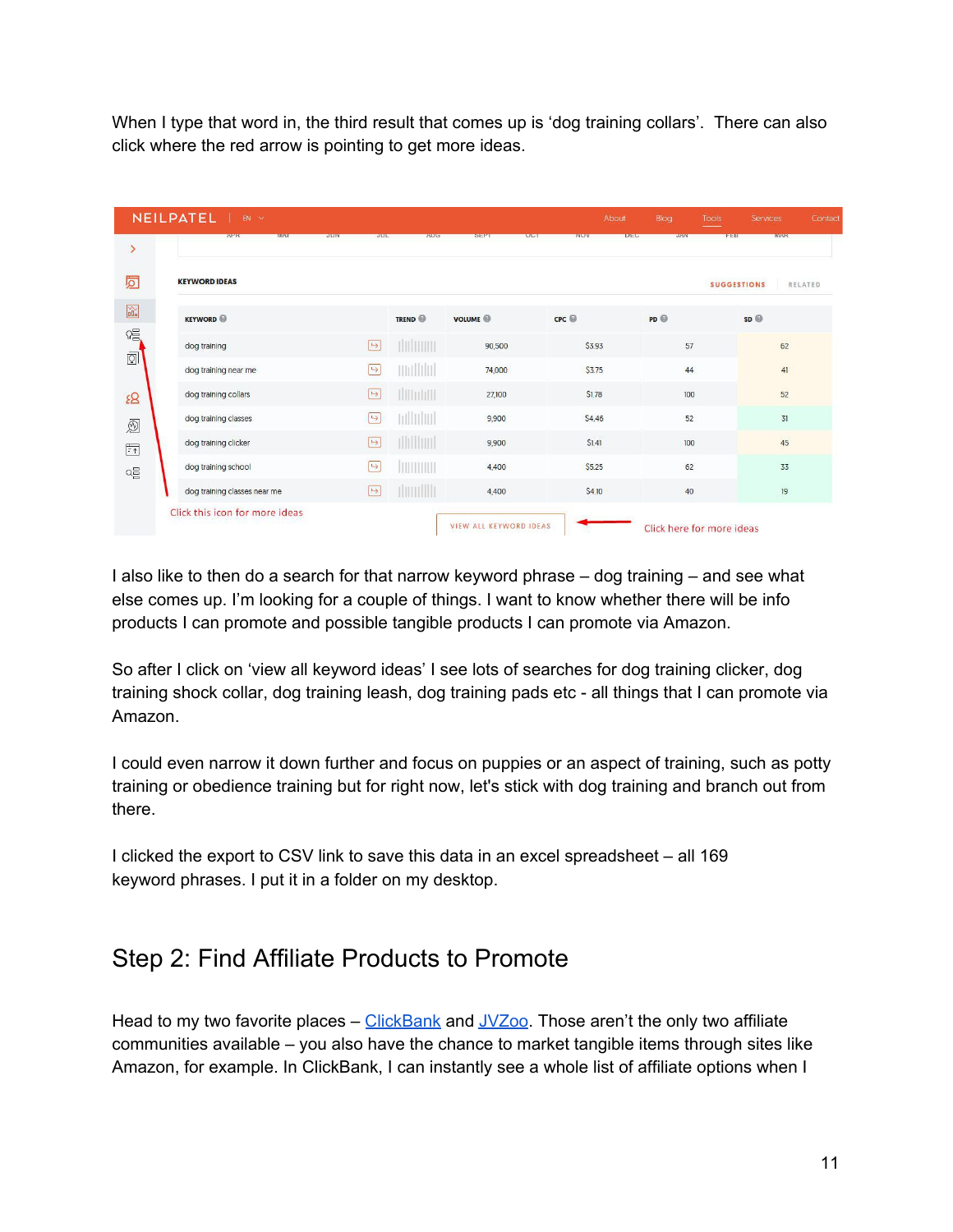type in (in quotes) "dog training." The ClickBank products you see almost all pay out at over \$20.00 per sale.

| <b>Q</b> CLICKBANK <sup>®</sup>                                          | <b>DASHBOARD</b>                                                                                                                                                                                                                                                                                                                 | <b>REPORTING</b>                                                                                     | <b>ACCOUNT SETTINGS</b><br><b>VENDOR SETTINGS</b> | <b>RESOURCES</b> |
|--------------------------------------------------------------------------|----------------------------------------------------------------------------------------------------------------------------------------------------------------------------------------------------------------------------------------------------------------------------------------------------------------------------------|------------------------------------------------------------------------------------------------------|---------------------------------------------------|------------------|
| $\left\lceil \cdot \right\rceil$                                         | Complete your profile and tell us more about yourself by filling out the ClickBank survey!                                                                                                                                                                                                                                       |                                                                                                      |                                                   | SUPPORT LOO      |
| <b>MARKETPLACE</b><br>Choose from thousands of great products to promote | <b>Find Products:</b>                                                                                                                                                                                                                                                                                                            | dog training                                                                                         | <b>Advanced Search</b><br>$\Omega$<br>Search Help |                  |
| <b>START TODAY.</b><br>LIVE your<br>Ευ                                   | <b>Results</b>                                                                                                                                                                                                                                                                                                                   | <b>Marketplace Help</b><br>Displaying results 1-10 out of 91 (pg. 1 of 10)<br>Results per page: 10 ▼ | Sponsored Links                                   |                  |
| <b>DREAM</b><br><b>SURRAN</b><br>tomorrow.                               |                                                                                                                                                                                                                                                                                                                                  | Sort results by:<br>Keyword Relevance ▼                                                              |                                                   |                  |
| <b>Start ClickBank University</b><br>R<br>Advertisement                  | Accelerated Dog Training Health Grooming<br>Offering An E-book Resource For Dog Training, Dog Grooming,<br>House Training, And General Pet Care For All Dog Breeds.                                                                                                                                                              | Avg \$/sale<br>$N/A*$                                                                                |                                                   |                  |
| <b>Resources</b><br>Favorites                                            |                                                                                                                                                                                                                                                                                                                                  | <b>PROMOTE</b>                                                                                       |                                                   |                  |
|                                                                          |                                                                                                                                                                                                                                                                                                                                  | <b>Add To Favorites</b>                                                                              |                                                   |                  |
| <b>Reset Filters and Attributes</b><br><b>Filters</b>                    | Stats: Initial \$/sale: \$0.00   Avg %/sale: 50.0%   Grav: 0.00<br>Cat: Home & Garden : Animal Care & Pets                                                                                                                                                                                                                       |                                                                                                      |                                                   |                  |
| <b>Gravity</b>                                                           | My Stats: Hops: 1   Avg. \$/Hop: \$0.00   Refund %: 0.00%   Chargeback %: 0.00%  <br>Initial Sales: \$0.00   Rebill Sales: \$0.00   Upsells: \$0.00                                                                                                                                                                              |                                                                                                      |                                                   |                  |
| $100+$<br>$\Omega$                                                       | <b>HE S</b>                                                                                                                                                                                                                                                                                                                      |                                                                                                      |                                                   |                  |
| <b>Avg S/sale</b><br>$$150+$<br>\$0                                      | Dog Training Secrets "they" Don't Want You To Know About<br>Dog Training Has Been Done Wrong Because Of The Use Of<br>Treats. Finally A Solution That Involves No Treats Whatsoever And<br>Creates A Bond With Your Dog Like No Other. Eliminate Barking,<br>Aggression, Pulling On The Leash, And Have A Calmer Happier<br>Dog! | Avg \$/sale<br>\$22.60<br><b>PROMOTE</b>                                                             |                                                   |                  |
| <b>Initial S/sale</b><br>$$100+$<br>SO <sub>2</sub>                      | Affiliate Support Contact: therealanthonylouis@gmail.com                                                                                                                                                                                                                                                                         |                                                                                                      |                                                   |                  |

You want to go through and review each sales letter to see if you feel it will convert well. Then click on 'promote' to generate your hoplink (your affiliate link). You'll want to create a document where you can record the product name and your affiliate link and save it somewhere safe on your computer so you can refer to it later.

If you decide you do want to promote tangibles, go to Amazon and see what types of things are available in your niche. Conducting a quick scan for dog training, I find print books, dog training collars, DVDs, whistles, clickers and more.

The next recommended site is JVZoo, however, this site is mainly Internet Marketing, Health & Fitness, Self Improvement etc - there are not usually any products for the pet niche, so we'll skip this for our example but please feel free to research this site for products to promote in the above niches.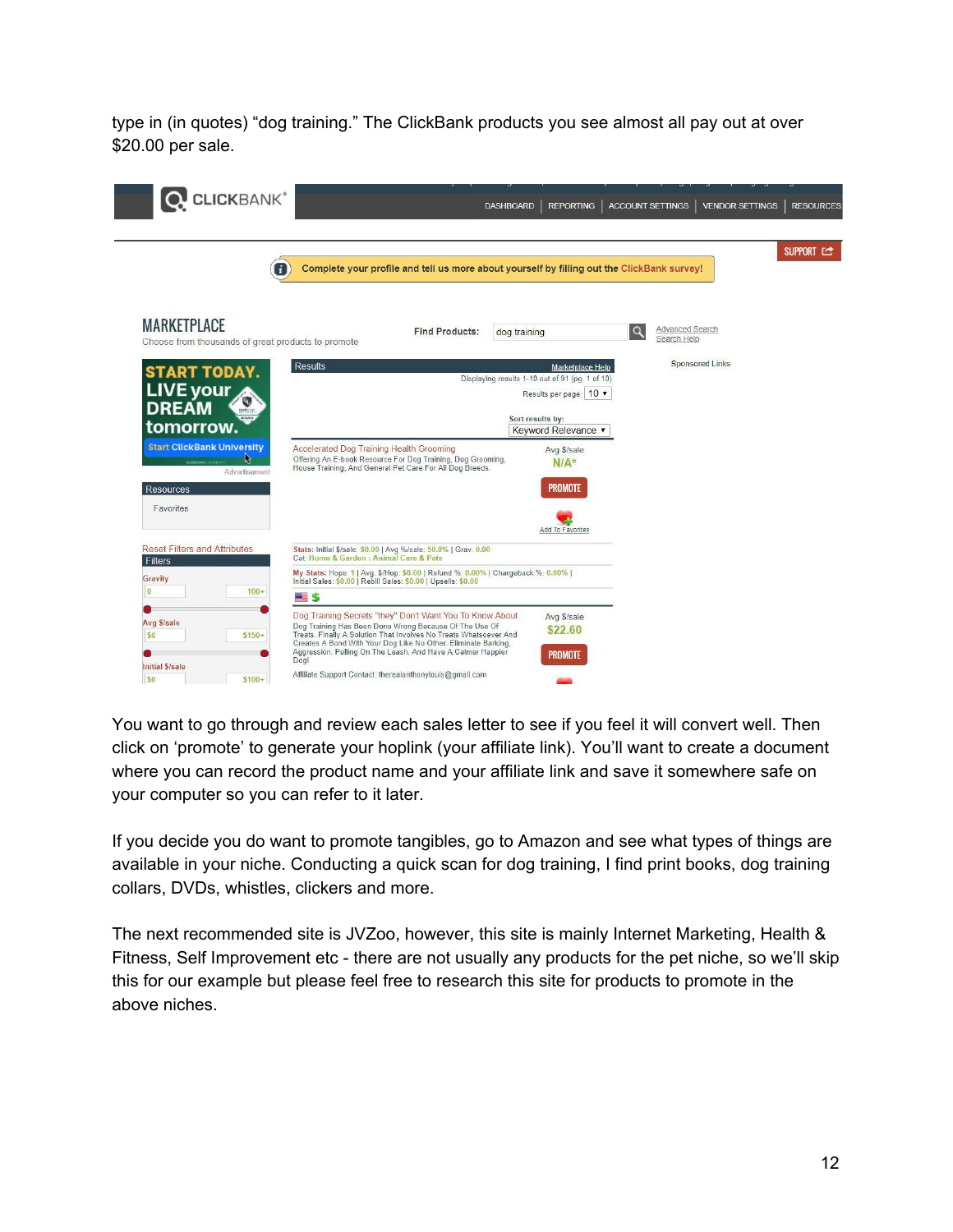# Step 3: Set Up Your Home on the Web

It can be a WordPress blog on your own domain or a minisite with a squeeze page on it or a full-on content site with hundreds of articles – it doesn't matter which one. I'm going to buy a dot info domain – because I believe in them. Also, this is random and funny to see through a non marketer's eye, but I asked several of my non-marketing friends about domain extensions. I said, "You know how there are dot coms and dot nets and dot govs? What do you think of when you hear about a dot info domain? What initial thing would you consider that site to be?" All of them said they'd consider it an information website - an authority site. They wouldn't expect to see a sales letter there (consumers avoid sites they think will do nothing but sell to them if they're just searching for information). They would expect to find valuable information there that's not biased.

So let's think about that, then. If you as an affiliate, have a dot info domain and you construct it PROPERLY with good information so that when they land, they see value and get freebies (via an opt in), they're going to have a good first impression of your site. I go to [Namecheap.com](https://shareasale.com/r.cfm?b=1470528&u=712773&m=46483&urllink=&afftrack=0) where I like to buy my dot info domains for \$1.99 a pop, and I open up my previously downloaded keyword list for dog training and I try to see what domain I can buy with the largest volume of keyword searches and the smallest number of competitors. But a lot of it has to do with common sense and gut instinct.

|                    | 27,100 |
|--------------------|--------|
| dog training books |        |

I decide, after looking at a bunch of keyword results, that I'd like to go with dog training book.info, I did another keyword search for "dog training book" and found that this keyword gets 2,400 searched per month. So for \$1.99, I can buy the domain [http://dogtrainingbook.info](http://dogtrainingbook.info/)

Now I want to put a blog on that domain. You can do your site however you like – but I know that Google likes blogs that have regular content posted to them, and I think it's personally easier than managing static web pages.

To show you how to upload the blog, we're going to use [Hostgator.](https://partners.hostgator.com/K9aa7) On your dashboard, you ll see your Nameservers listed on the left sidebar of the dash. You ll need to go back into [Namecheap.com](https://shareasale.com/r.cfm?b=1470528&u=712773&m=46483&urllink=&afftrack=0) (or wherever you purchased your domain), and switch the Nameservers so that they reflect your hosting account. Within Hostgator, first we want to add the domain to the hosting account. Click the Addon Domains button first.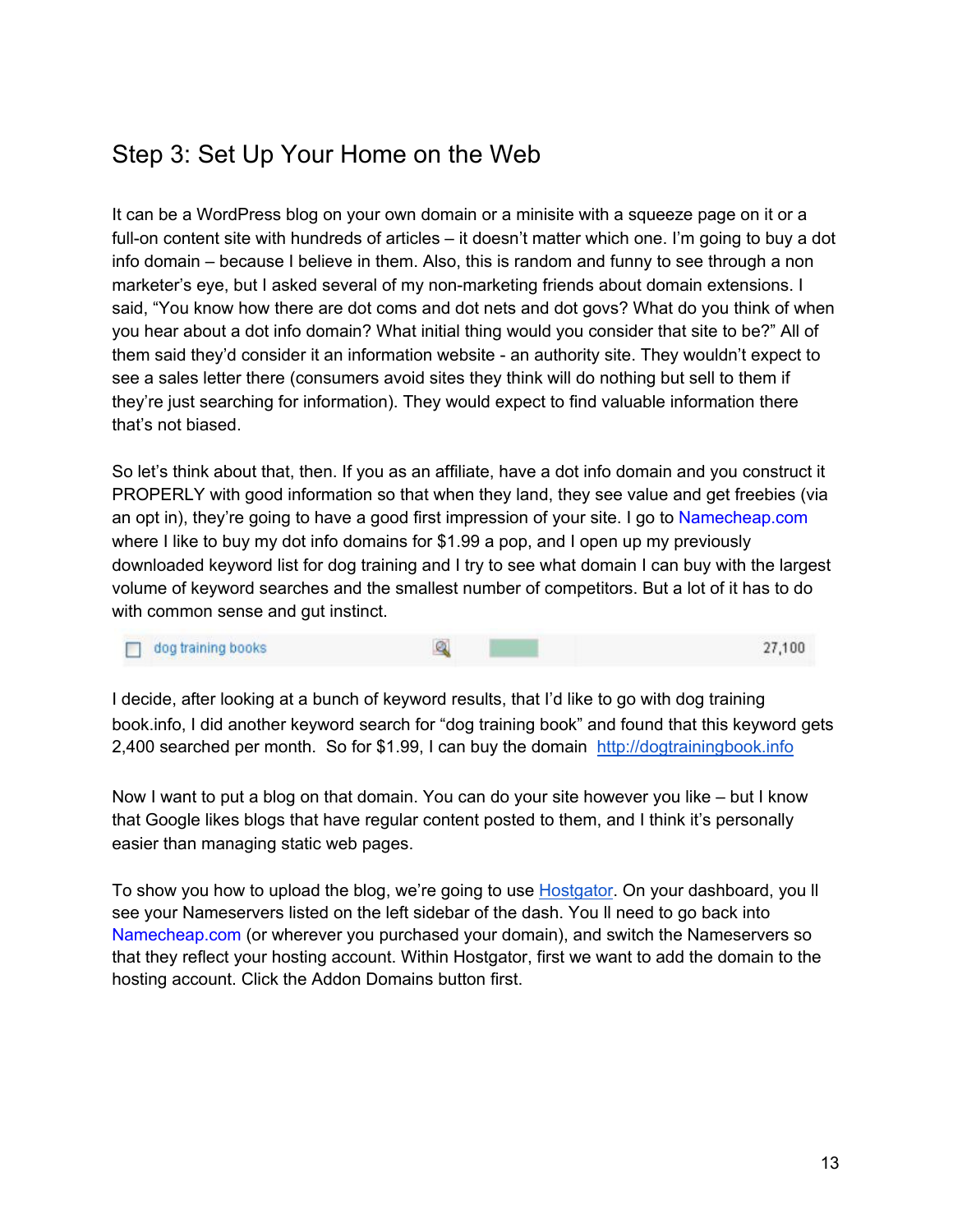

Type in your domain info and the other data will auto-fill for you. Create a password for the domain and click Add Domain at the bottom.

|                            | New Domain Name: dog-training-book.info               | $\bullet$          |
|----------------------------|-------------------------------------------------------|--------------------|
| Subdomain/Ftp Username:    | dog-training-book                                     | ø                  |
|                            | Document Root: 17/ public_html/dog-training-book.info |                    |
| Password:                  |                                                       | $\bullet$          |
| Password (Again): 00000000 |                                                       | $\circledcirc$     |
| Strength (why?):           | OK (58/100)                                           | Password Generator |
|                            | Add Domain                                            |                    |

Then after you ve added the domain, you ll want to launch the blog. On your dashboard, click the Fantastico button:

|                  |               |                       | <b>Software / Services</b> |                      |                             |          |
|------------------|---------------|-----------------------|----------------------------|----------------------|-----------------------------|----------|
|                  |               |                       |                            |                      |                             |          |
| QuickInstall     | CGI<br>Center | Site<br>Software      | Perl<br>Modules            | PHP PEAR<br>Packages | <b>PHP</b><br>Configuration | RubyGems |
| oho              |               |                       |                            |                      |                             |          |
| Ruby on<br>Rails | php.ini       | Fantastico<br>De Luxe |                            |                      |                             |          |
|                  | QuickConfig   |                       |                            |                      |                             |          |

On the left sidebar, you'll want to click the WordPress link under the Blogs section.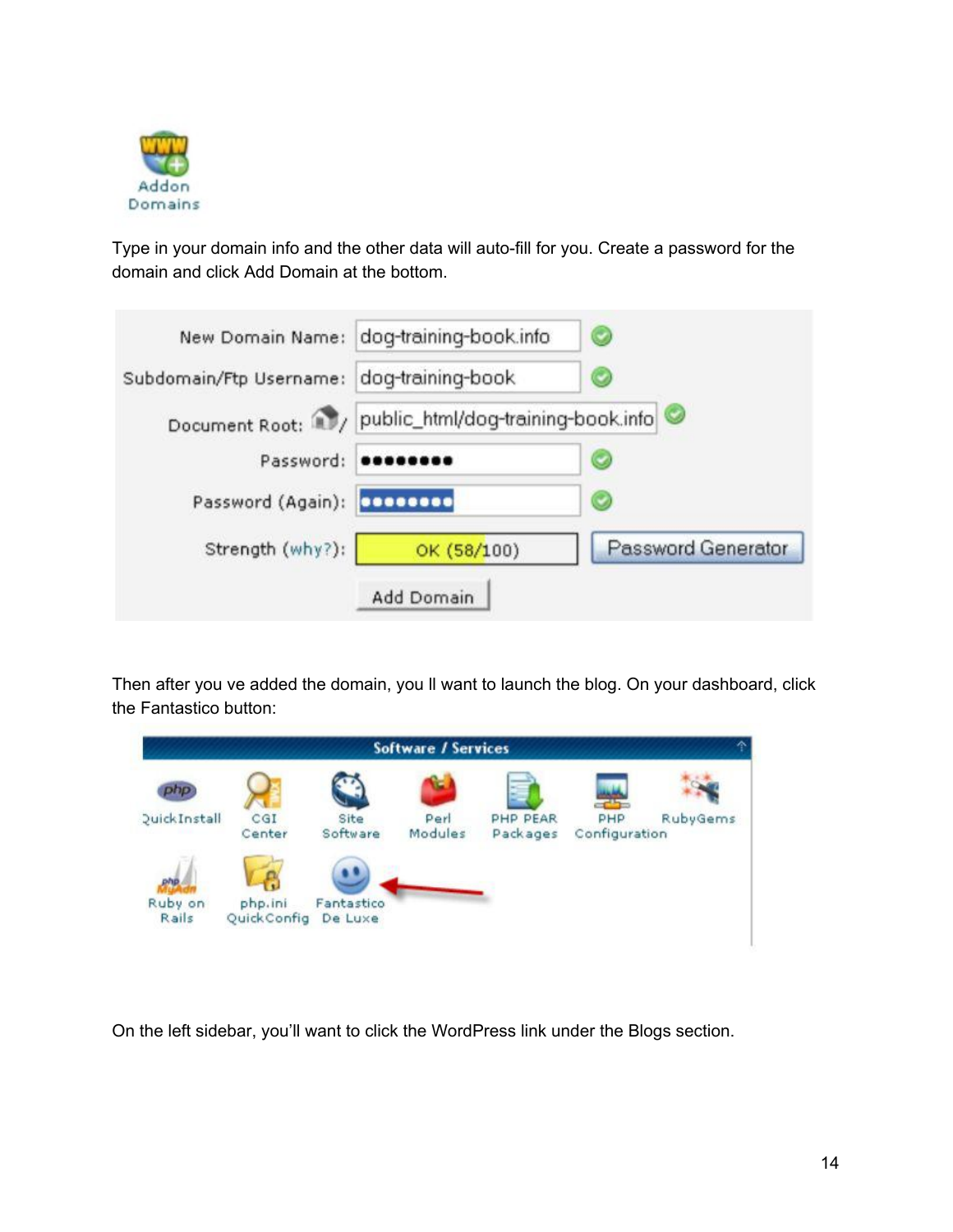| Blogs              |  |
|--------------------|--|
| <b>b2evolution</b> |  |
| <b>Nucleus</b>     |  |
| WordPress          |  |

It will take you to a screen where you can then click new Installation

The next screen is where you'll fill in all of your site admin details. Now if you want the main site to be where the blog is hosted, as I do, then you leave the spot blank where it says, "Install in directory." However, maybe you want to put an opt in squeeze page on the home page – if that's the case, then you might want to put the word blog in that space, so that the blog's URL will be located at dogtrainingbook.info/blog which is how many people do it.



| Install on<br>domain                                                                     | dog-training-book.info                                                                                                                                                                                                                            |  |
|------------------------------------------------------------------------------------------|---------------------------------------------------------------------------------------------------------------------------------------------------------------------------------------------------------------------------------------------------|--|
| Install in<br>directory                                                                  |                                                                                                                                                                                                                                                   |  |
| example: http://domain/).                                                                | Leave empty to install in the root directory of the domain (access<br>Enter only the directory name to install in a directory (for<br>http://domain/name/ enter name only). This directory SHOULD<br>NOT exist, it will be automatically created! |  |
| <b>Admin access data</b>                                                                 |                                                                                                                                                                                                                                                   |  |
| Administrator-<br>username (you<br>need this to<br>enter the<br>protected admin<br>area) |                                                                                                                                                                                                                                                   |  |
| Password (you<br>need this to<br>enter the<br>protected admin<br>area)                   |                                                                                                                                                                                                                                                   |  |
| <b>Base configuration</b>                                                                |                                                                                                                                                                                                                                                   |  |
| Admin nickname                                                                           |                                                                                                                                                                                                                                                   |  |
| Admin e-mail<br>(your email<br>address)                                                  |                                                                                                                                                                                                                                                   |  |
| Site name                                                                                |                                                                                                                                                                                                                                                   |  |
|                                                                                          |                                                                                                                                                                                                                                                   |  |

Then click Finish Installation when you're done. On the last page, it will give you a URL for where you're supposed to log into your blog. It will look something like this: http://dogtrainingbook.info/wp-admin/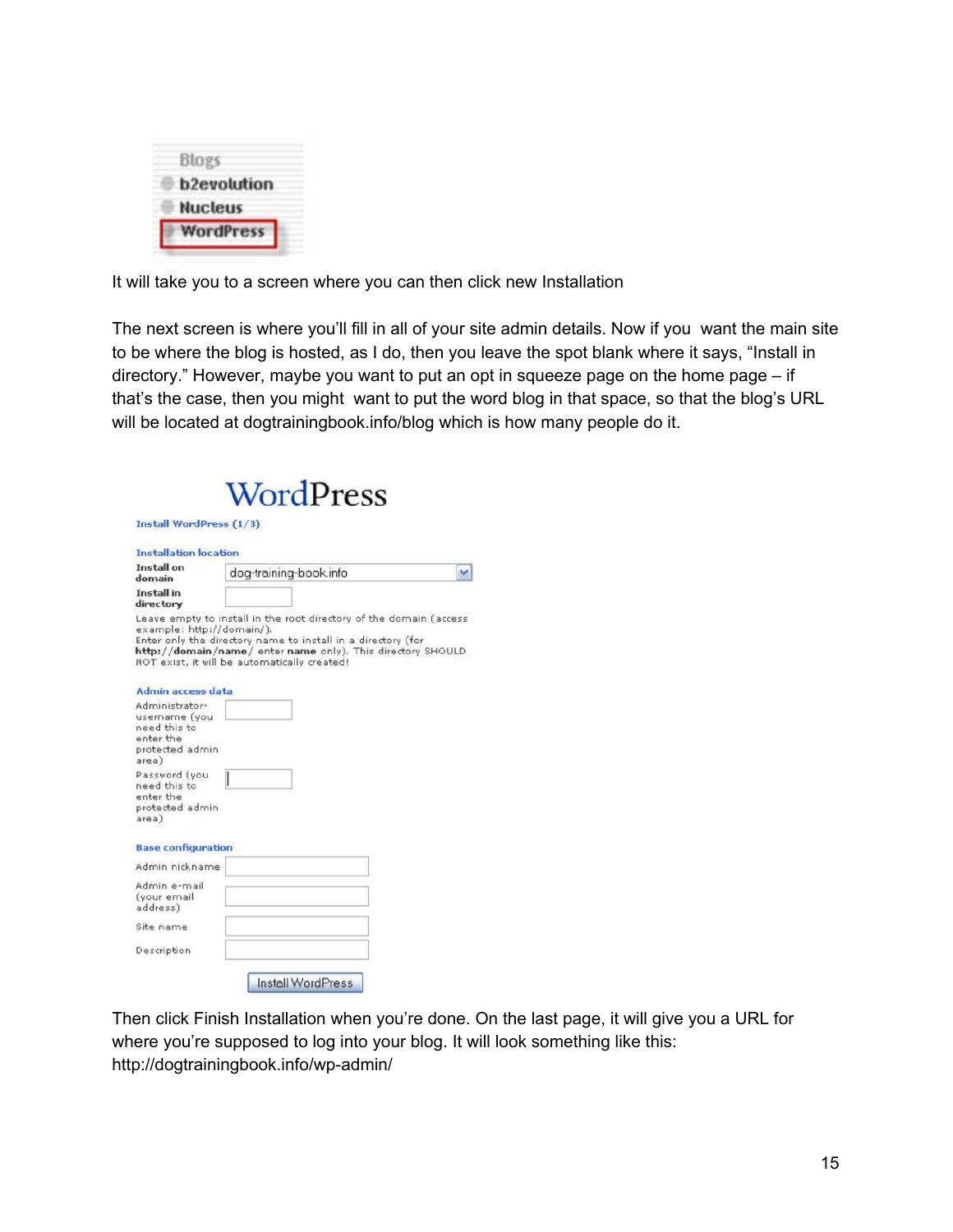Pat yourself on the back because you're the proud new owner of a piece of virtual real estate with a LOT of profit potential! Let's take a look at our simple creation – it's time to learn how to spiff it up a bit. In its raw state, our new blog looks like this:



You see the blog title, the first post (Hello world!), a comment waiting in that post, an About Us page, and a blogroll of links. We're going to make this look better for our niche marketing pursuits. Now if you buy PLR that includes graphics, then you may be able to upload the theme here and go with that. Since I like to keep things cost effective, I m going to hunt down a free dog theme. I conduct a search on Google and discover this site that has many free WordPress themes:<https://wordpress.org/themes/>- and I find a great dog theme to download. Download the zip file by right clicking on it and save it to your desktop. Then unzip the file – you re going to be uploading the theme to your hosting account so that you can activate it on your new blog.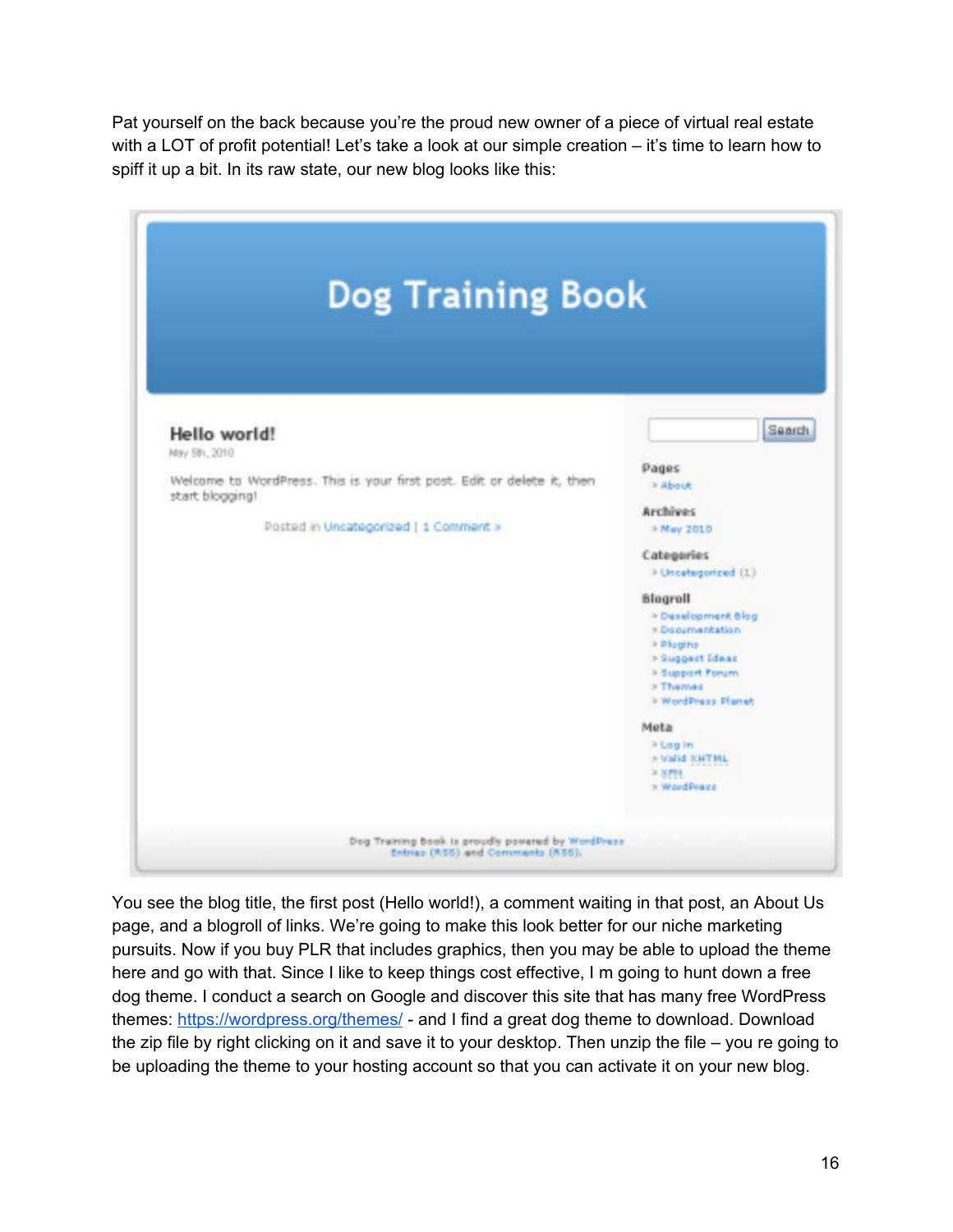You want to upload the entire contents of that folder in your directory. I like to use [CuteFTP](https://download.cnet.com/CuteFTP/3000-2160_4-10000625.html) or [Filezilla](https://filezilla-project.org/) to just drag the entire folder over, but you may use another FTP tool or even do it manually. You want to put your theme folder in the wp-content file, inside the themes folder. Now when I go into my Hostgator account and click on dogtrainingbook.info inside the wp-content file and themes folder, I will see the folder I just uploaded, which in this case is called My Dog Lite.

To activate it, you need to log into the dashboard of your blog. Remember that URL the system told you to bookmark whenever you inserted a blog on the domain? Go to that and sign in. Click on Appearances and it will take you to the Themes section. Under available themes, you should see your new theme. Click on it and when it pops up, choose "Activate (theme name)" in the upper right corner.



Open a new window or tab and make sure that your new blog theme is now working.



That looks a lot more professional, doesn t it? Normally, I would take a lot more time to find the right color scheme etc. But for our example I won't. And you can always buy a theme or find another one that you like better and change it easily.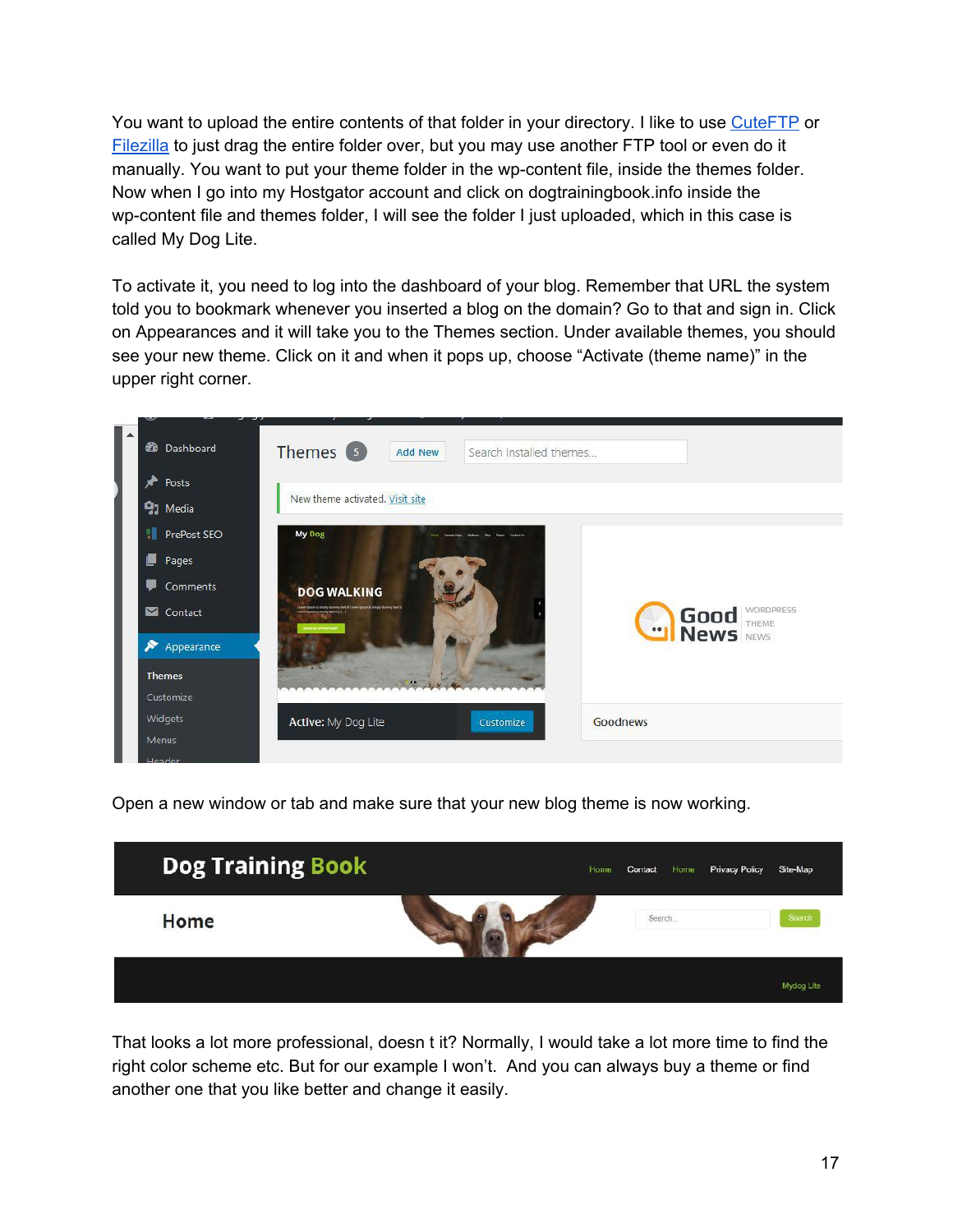Let's set up our blog now, working our way up from the bottom of the dashboard. Click on Settings >> Permalinks. Choose Custom Structure and type this into the blank space: /%postname%.html – what this does is allow the URLs to include your keyword phrases, and this helps you get found in the search engines. Click Save Changes.

Next, click the Privacy link and make sure that for blog visibility, it's set to allow your blog to be visible to everyone, including search engines. Under General Settings, fill in the tagline spot – and try to use a relevant keyword. So going back to the keyword tool we used earlier, I decide to use this motto for my site:

"Best Dog Training Book Reviews"

After saving, it automatically updates in the header image:



**Home** 



Go to Plugins and you'll see Akismet. Click Activate - you can sign up to their free account to get a WordPress AKI key in order to keep spam at bay.

Now I want you to skip up to where it says Comments and click that – delete the comment that's in there. Then click the Links button and delete all of those links. Go to the Posts section and delete the first post.

Now you're working with a clean slate, so I want you to work with your widgets. This is where you'll need to grab some affiliate product items and links, so open a new window or tab to work with those.

Click Appearance >> Widgets

On the right of your blog is an empty sidebar. You're going to fill that. Now remember we're not going to add AdSense to this blog because we want each clickout to be to a higher paying affiliate product.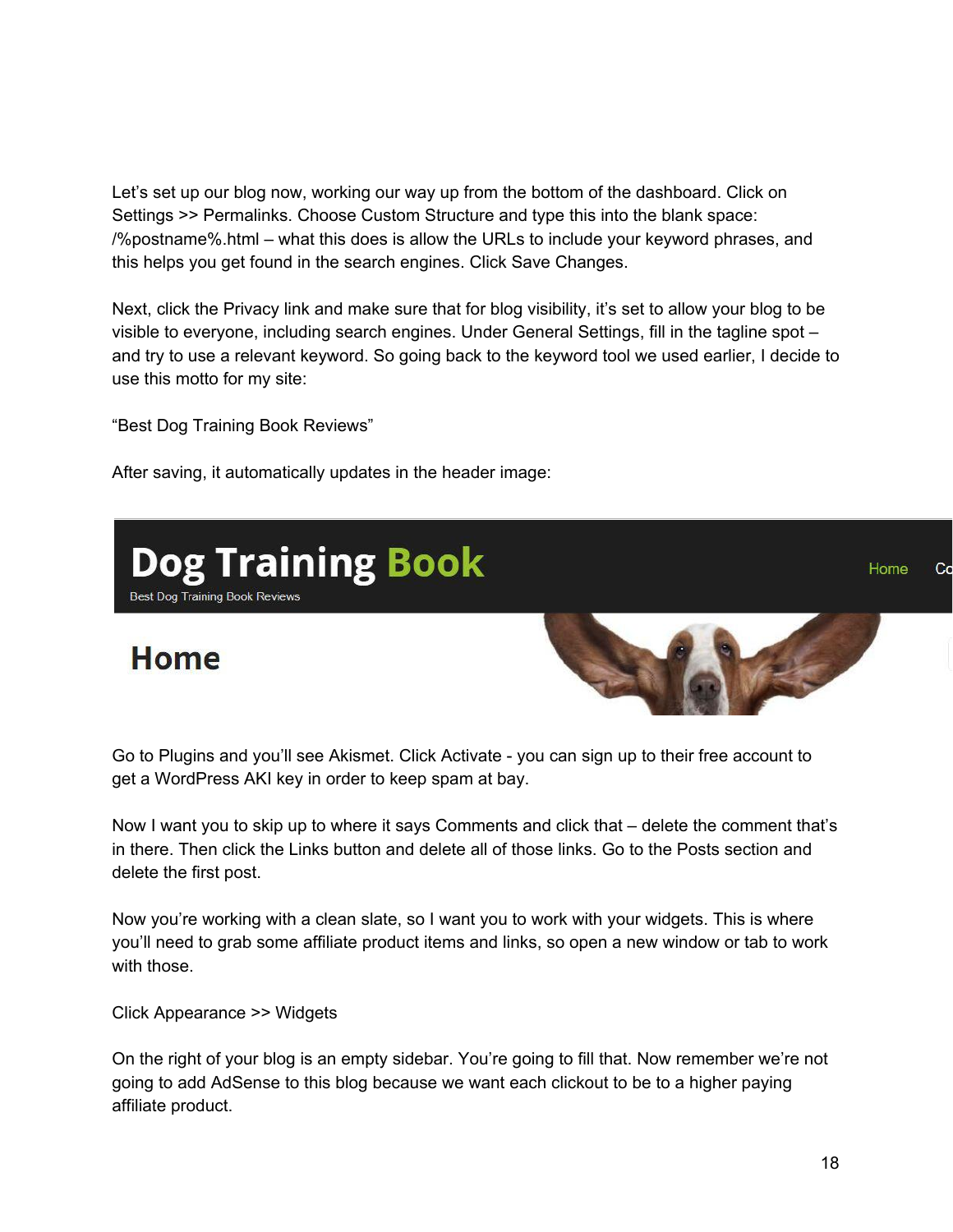I go to ClickBank and in the marketplace, type in "dog training" and sort results by Gravity. I find a great sales page for a product that pays out \$30.73. I click on 'promote to generate my hoplink (affiliate link) and now I'm going to put a picture of the product in the sidebar so that it's hyperlinked with my ClickBank URL.

Often, the sales vendor will supply you with graphics that you can use to promote the product.

#### Affiliate Page: <https://www.braintraining4dogs.com/affiliates/>

If you open up this link in a new tab you can see what tools they provide.



Click the link that says 'click here to skip straight to our affiliate resources'

Click on 'go to banners'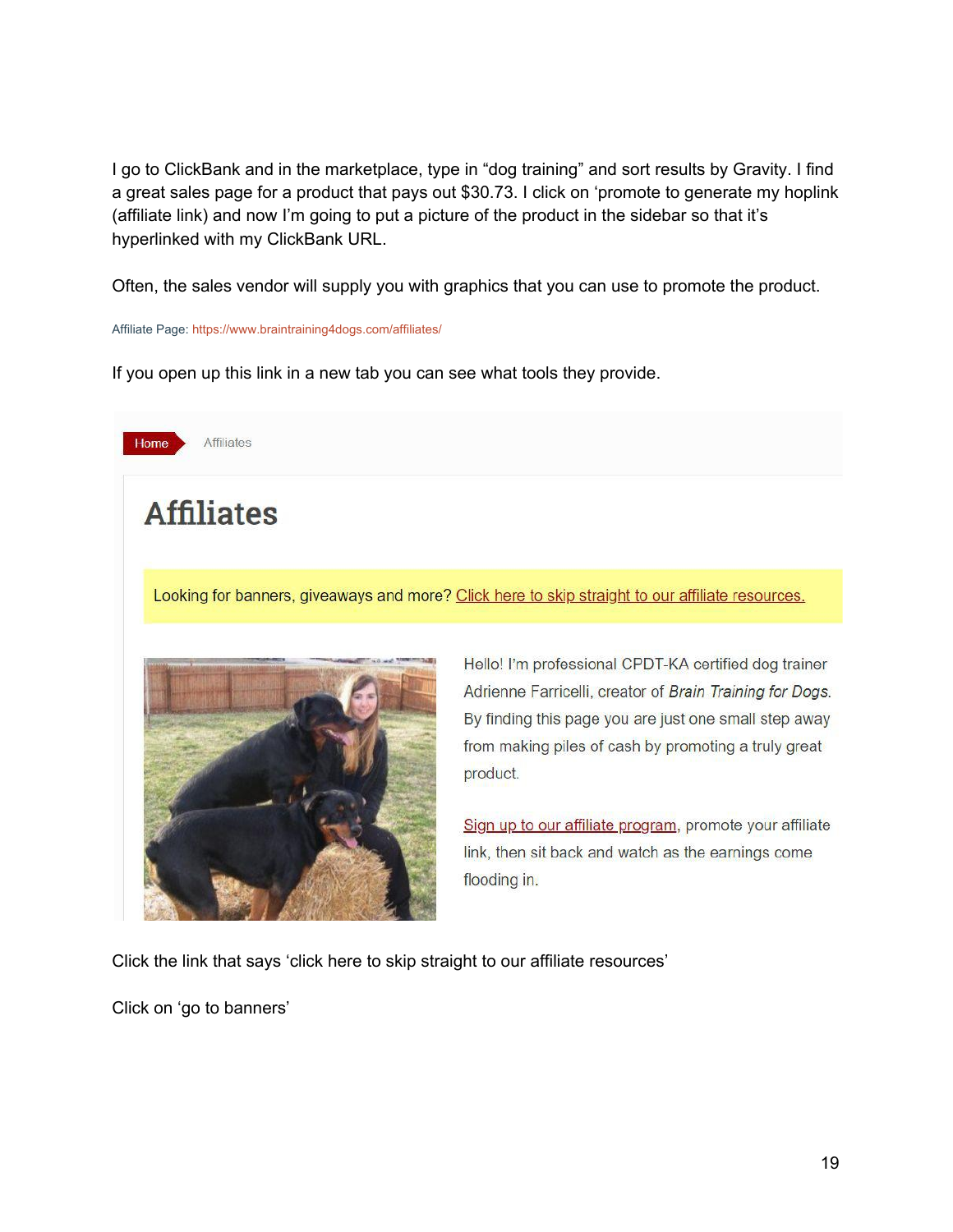Select a banner that will fit inside your sidebar and copy the HTML code - the code will look something like this:

<a href="http://YOURCLICKBANKUSERNAME.brainydogs.hop.clickbank.net"><img src="https://www.braintraining4dogs.com/wp-content/uploads/2016/02/genius-300x600-a.gif" alt="Genius Dog 300 x 600 - Animated" /></a>

You now need to replace the code in blue with the hoplink (affiliate link) you generated on Clickbank earlier. It is important that you only replace the code that is highlighted and make sure there are no spaces.

I normally don't bother cloaking links unless it's within the Internet marketing niche, because the average consumer knows nothing about stealing commissions. So my ClickBank link is: <https://9c835cm3yrapdtdxt1ph13-5w5.hop.clickbank.net/> - I want to use this code to put in my sidebar.

So first I click on Appearance >> Widgets and drag a Custom HTML widget into my Blog Sidebar (above search).

| ∗<br>Appearance                                              |                                                                                                                                                        |                                |                                                                           |                                           |                                                     |                  |
|--------------------------------------------------------------|--------------------------------------------------------------------------------------------------------------------------------------------------------|--------------------------------|---------------------------------------------------------------------------|-------------------------------------------|-----------------------------------------------------|------------------|
| Themes<br>Customize<br>Widgets                               | <b>Available Widgets</b><br>To activate a widget drag it to a sidebar or click on it. To deactivate a<br>widget and delete its settings, drag it back. |                                |                                                                           |                                           | <b>Blog Sidebar</b><br>Appears on blog page sidebar | $\blacktriangle$ |
| Menus<br>Header<br>Background<br>About Theme<br>Theme Editor | <b>Akismet Widget</b><br>Display the number of spam com-<br>ments Akismet has caught<br>Audio                                                          | $\boldsymbol{\mathrm{v}}$<br>v | <b>Archives</b><br>A monthly archive of your site's<br>Posts.<br>Calendar | $\mathbf{v}$<br>$\boldsymbol{\mathrm{v}}$ | Search                                              | v                |
| Plugins<br><b>Users</b>                                      | Displays an audio player.<br>Categories                                                                                                                | v                              | A calendar of your site's Posts.<br><b>Custom HTML</b>                    | $\mathbf{v}$                              |                                                     |                  |
|                                                              |                                                                                                                                                        |                                |                                                                           |                                           |                                                     |                  |

It automatically opens up, where I can put a title and some code before saving and closing the widget tool.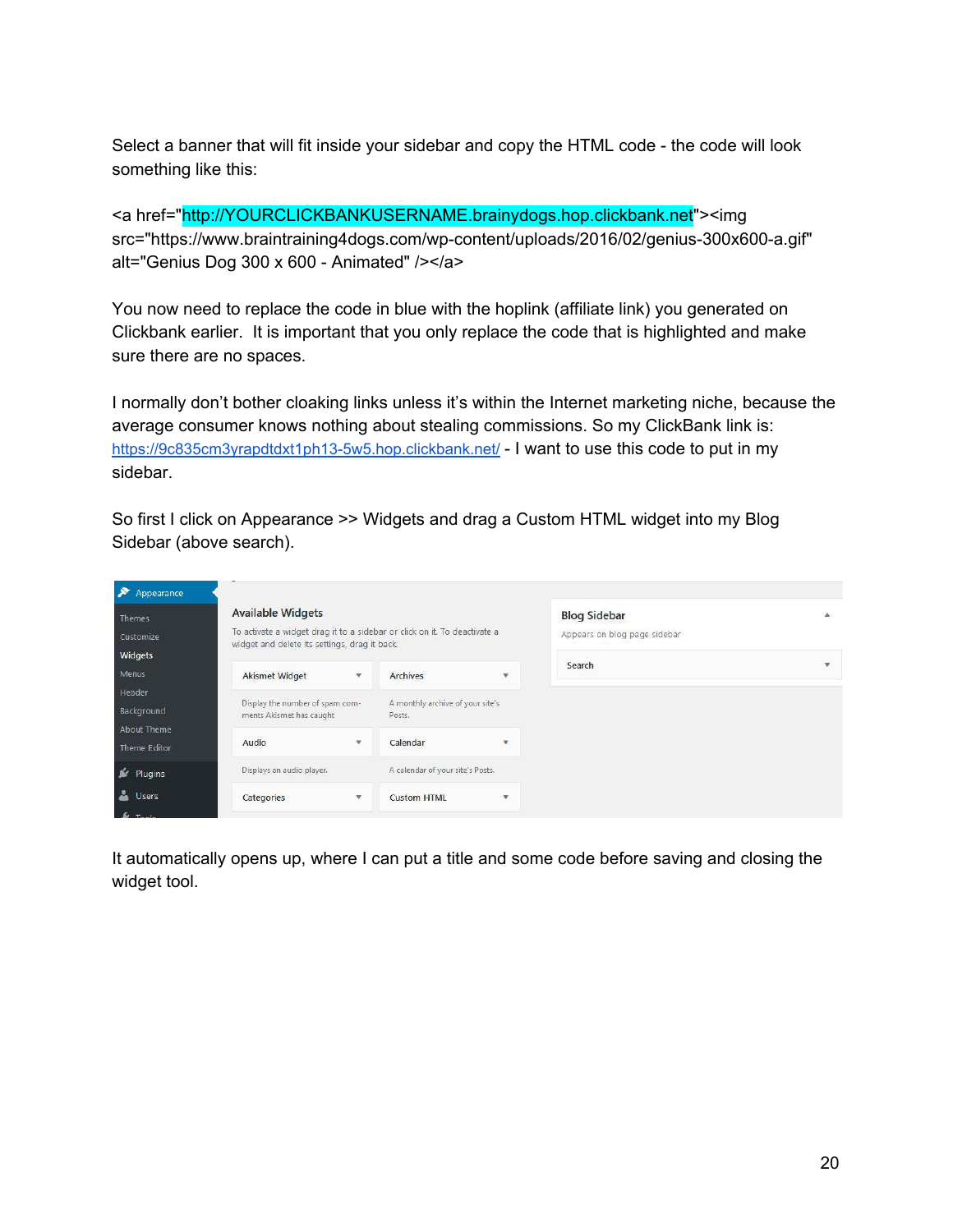| <b>Blog Sidebar</b><br>Appears on blog page sidebar | ٠     |
|-----------------------------------------------------|-------|
| Custom HTML                                         | ٠     |
| Title:                                              |       |
| Content:                                            |       |
| 1                                                   |       |
| Delete   Done                                       | Saved |

Now we paste that code into the content box like so (obviously replacing your affiliate link) and click SAVE.

|          | <b>Custom HTML</b>                                                                                                                                                                                                                                 |
|----------|----------------------------------------------------------------------------------------------------------------------------------------------------------------------------------------------------------------------------------------------------|
| Title:   |                                                                                                                                                                                                                                                    |
|          | We Recommend                                                                                                                                                                                                                                       |
| Content: |                                                                                                                                                                                                                                                    |
|          | 1 < a<br>href="http://YOURCLICKBANKUSERNAME.brainydo<br>gs.hop.clickbank.net"> <img<br>src="https://www.braintraining4dogs.com/wp-<br/>content/uploads/2016/02/genius-300x600-<br/>a.gif" alt="Genius Dog 300 x 600 -<br/>Animated" /&gt;</img<br> |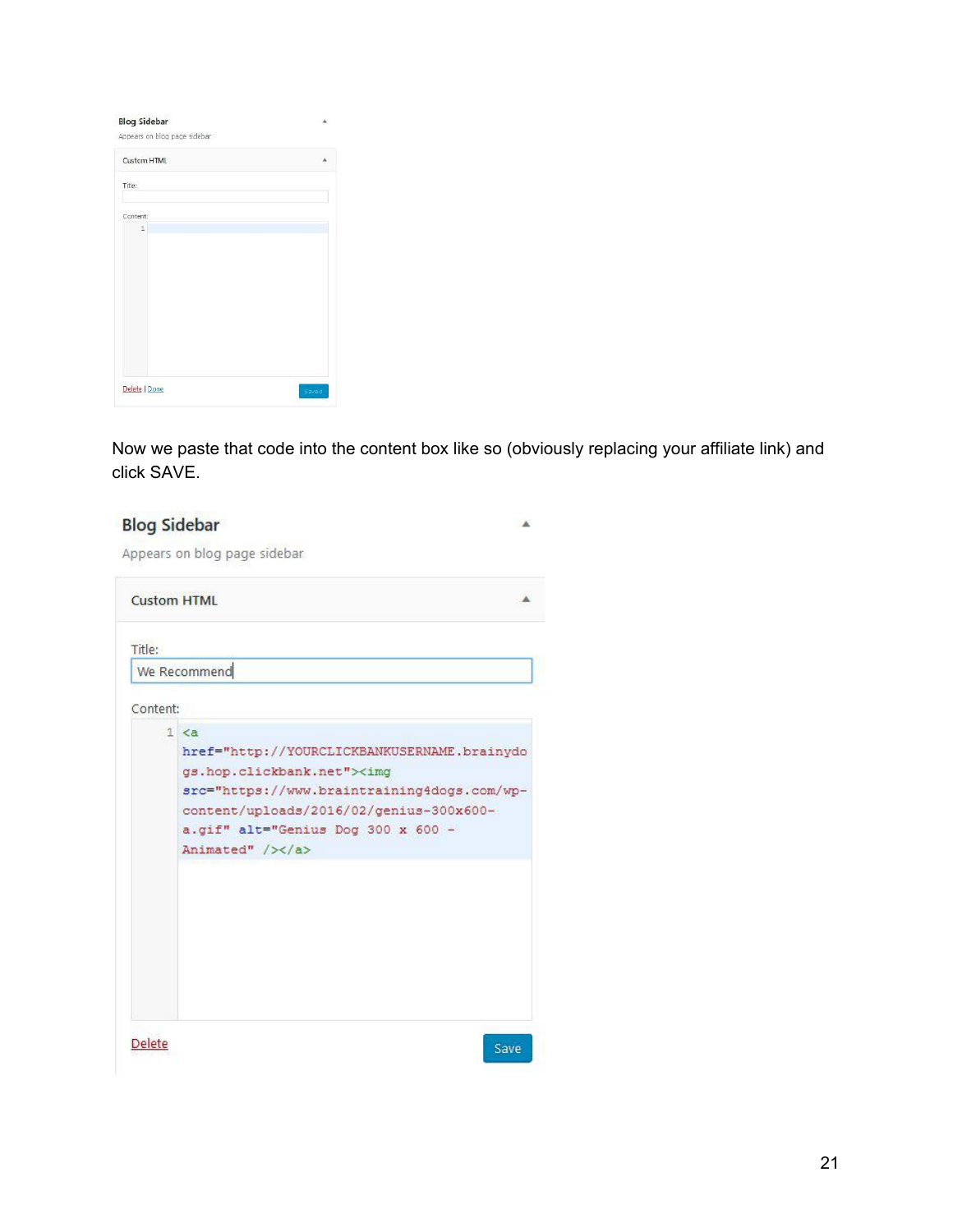The image of the product will now be in the sidebar and it will be hyperlinked to the product with your affiliate link.

Make sure you always click through and go to the order button so that you can see if your ClickBank ID is at the very bottom of the order form. It should say, [affiliate=YourID]. If it doesn't, you won't get credit!

You can go ahead and add a few other widgets if you want to.

I've added:

- Search box;
- Recent comments (for social proof);
- Recent Posts.

Now it's time to add some more affiliate links to your blog.

You can go through ClickBank and JVZoo and even use search results pages on Amazon to create links to pages your visitors may find useful.

Still in your WordPress Dashboard >> Widgets, drag and drop the Text Widget

Click on the downward arrow as show below to open dialogue box

| <b>Available Widgets</b>                                                                                                   |                                            | <b>Blog Sidebar</b><br>А                         |
|----------------------------------------------------------------------------------------------------------------------------|--------------------------------------------|--------------------------------------------------|
| To activate a widget drag it to a sidebar or click on it. To deactivate a<br>widget and delete its settings, drag it back. |                                            | Appears on blog page sidebar                     |
| <b>Akismet Widget</b><br>$\overline{\mathbf{v}}$                                                                           | <b>Archives</b><br>$\mathbf{v}$            | <b>Custom HTML: We Recommend</b><br>$\mathbf{v}$ |
| Display the number of spam com-<br>ments Akismet has caught                                                                | A monthly archive of your site's<br>Posts. | Search<br>$\mathbf{v}$                           |
| Audio<br>$\overline{\phantom{a}}$                                                                                          | Calendar<br>$\overline{\mathbf{v}}$        | Text                                             |
| Displays an audio player.                                                                                                  | A calendar of your site's Posts.           | Click downward arrow to open box                 |
| Categories<br>$\mathbf{v}$                                                                                                 | <b>Custom HTML</b><br>v                    |                                                  |
| A list or dropdown of categories.                                                                                          | Arbitrary HTML code.                       |                                                  |

For the title, type for example: Best Dog Training Books

Underneath, type for example: All Dog Training - highlight this text and click the paperclip icon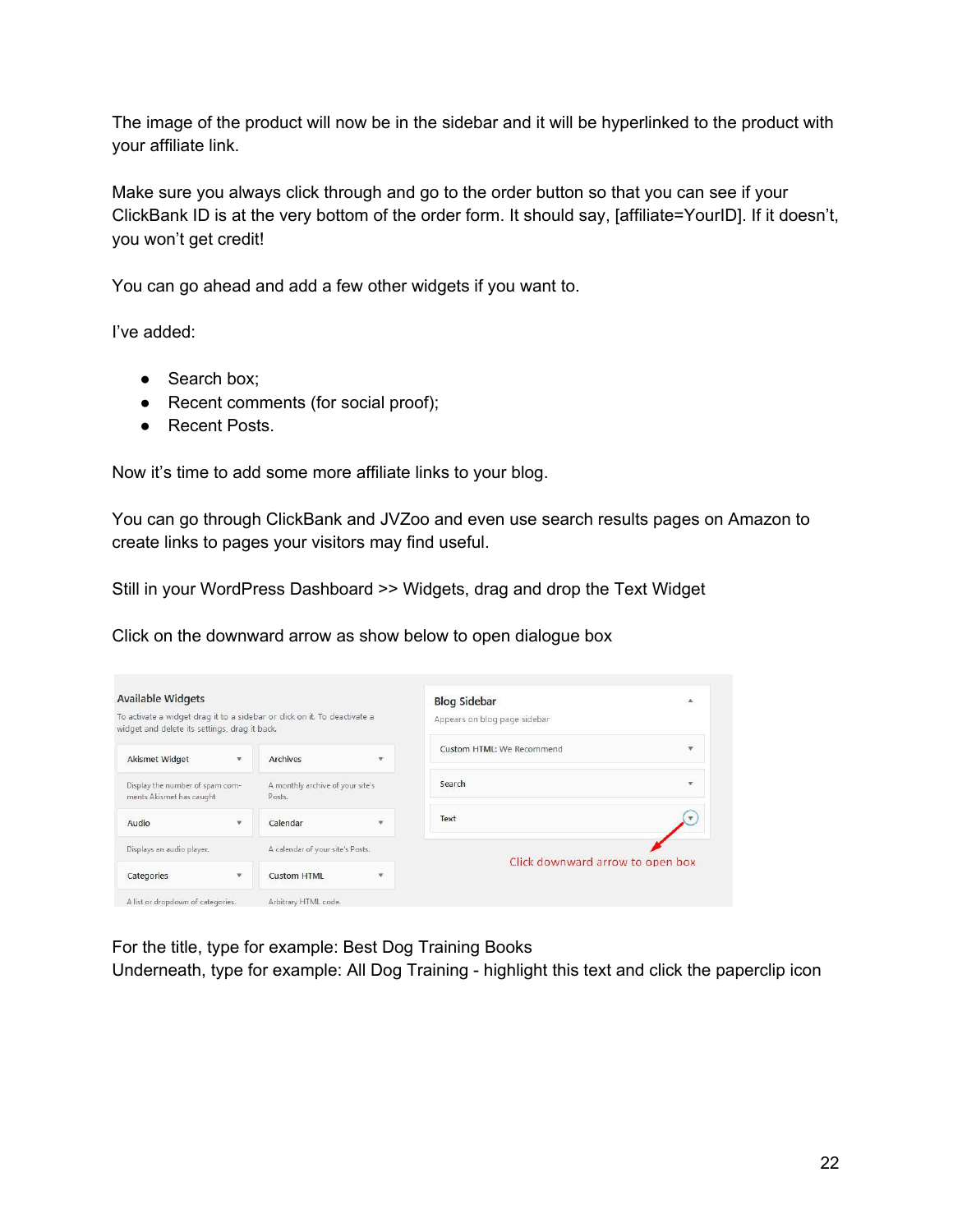| Title:                         |                       |      |
|--------------------------------|-----------------------|------|
| <b>Best Dog Training Books</b> |                       |      |
| <b>Q<sub>1</sub></b> Add Media | Visual                | Text |
| B $I \equiv E \otimes \Phi$    |                       |      |
|                                | <b>Highlight text</b> |      |
|                                |                       |      |
| All Dog Training               |                       |      |

Paste in your affiliate link to the product you wish to promote

| Best Dog Training Books        |                                        |
|--------------------------------|----------------------------------------|
| <b>Q<sub>3</sub></b> Add Media | Visual<br>Text                         |
| B $I \equiv E \circ \bullet$   |                                        |
| All Dog Training               |                                        |
| Paste URL or type to search    |                                        |
|                                |                                        |
| Paste in your affiliate link   |                                        |
|                                | Click on the cog wheel and tick the bo |
|                                | that says 'open link in a new tab'     |

Click on the cog wheel as shown below

Tick the box that says 'open link in a new tab' so that if your visitor does click on the link, they do not leave your blog/website - this is important.

Now our sidebar has a whole list of Clickbank Links/Amazon links which can earn us a commission!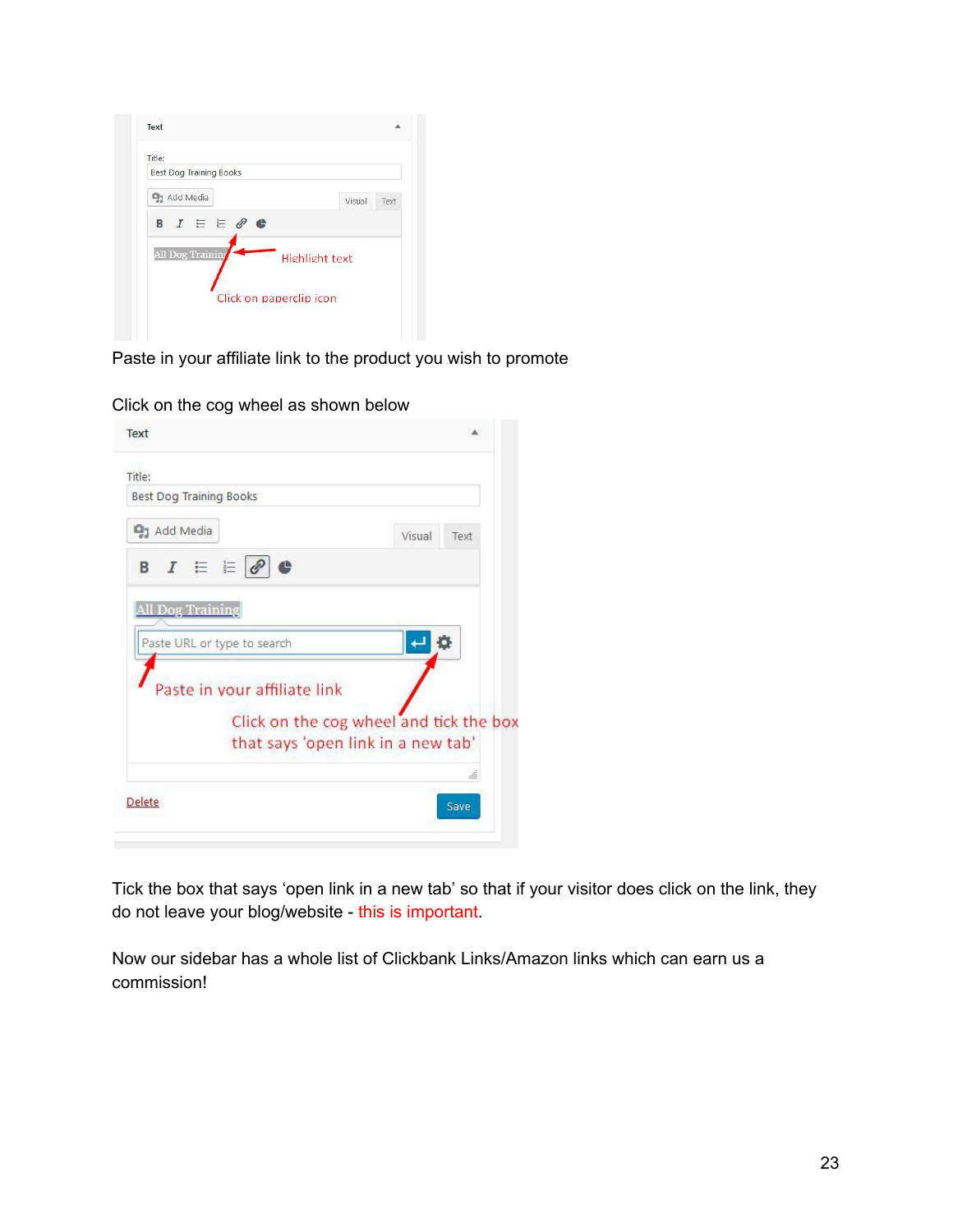

OK, now we are ready to begin populating this blog with some content! Are you the do it yourself type or do you prefer to load a blog up with content written by others?

# Step 4: Find (or Create) Your Content

You're going to need two types of content –

First for your autoresponder, which is either the promise of an email course that spans over a few weeks or days or a PDF report that gets your visitors to fork over their name and email address. Your email communications will get plugged into your autoresponder system.

You can find PLR content easily by going to Google and typing in your niche keyword and then the acronym PLR. So in this case you'd type in "dog training PLR" without the quotes. So here's what Google unveils to me for the first five results.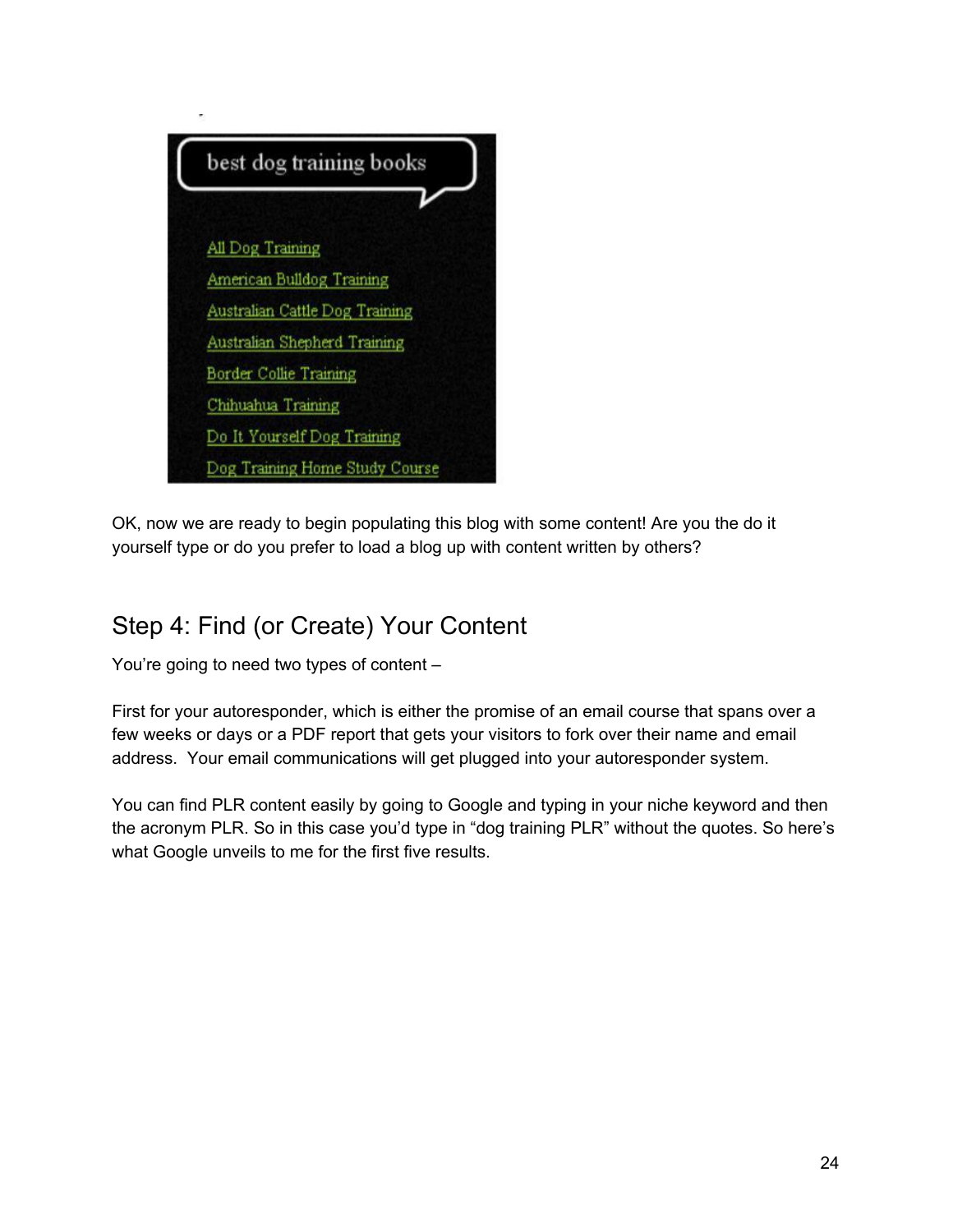```
1. Dog Training Basics PIr Ebook - Exclusive Niches
https://www.exclusiveniches.com/dog-training-basics-plr-ebook.html * View Similar Sites
Dog Training Basics PLR Ebook With Private Label Rights... Dog Training Basics Private Label
Rights Ebook Instant Download Available!!
OL:0 OLD:258K U LCAOK @ Rank 37CK @ Age:2014/03/01 L whols () source
C Rank 1.53M C Adv Disp Ads: 0 C Pub Disp Ads: 0
2. Dog Training PLR Mega Pack (Resell Rights)
dogtraining.pircheap.com/ . View Similar Sites
This Dog Training PLR contains 5 eBooks, 145 dog PLR articles, graphics, and more than 40 dog
stock images.
○L1 ○LD.1 b Links + Rank 4.05M m Age 2015/06/25 t whols </> source </a> </a> Rank 6.96M
Adv Disp Ads: 0 O Pub Disp Ads: 0
3. Dog Training Ebook (97 pages, +vids +mp3s of same). PLR, re ...
https://www.jvzoo.com/products/7725 . View Similar Sites
Dog Training Ebook, (+vids, +mp3s), PLR, re-sellable, re-brandable, splittable etc. Hot NEW Dog
Training Ebook, 97-pages of great content answering all the ...
◎LO ◎LD:203M b I:53.8K @ Rank 7.26K m Age:2011)07|16 ± whols </> source
Rank: 123K @ Adv Disp Ads: 21 @ Pub Disp Ads: 3
4. Dog Training PLR - Buy Quality PLR
https://www.buyqualityplr.com/plr-store/products/dog-training-plr/ * View Similar Sites
Are you looking to market in the dog training niche? We offer dog and puppy PLR content that
you can use to market your business or resell as your own.
○LO ○LD 7.44K b 1:26.6K + Rank:303K m Age 2011/01/28 ± whols </> source
C Rank 536K C Adv Disp Ads: 0 C Pub Disp Ads: 0
5. Dog Obedience PLR eBook | - Private Label Rights
https://www.thepirstore.com > ... > Pets PLR Ebooks + View Similar Sites
Dog Obedience PLR Ebook includes Private Label Rights. Edit it all you want, add your name as
author, resell and keep all the CASH.
```
OLO OLD:34.4K b LG.44K @ Rank:206K m Age:2007|11|03 f whols () source Rank: 550K O Adv Disp Ads: 0 O Pub Disp Ads: 0

From first glance, it looks awesome – I see articles, eBooks – even audio and graphics in some packages! Lots of good stuff to offer free and use as ongoing content mixed with affiliate links. The list goes on for a long time, so you ll want to sift through the sites and determine who offers what and for the best price. Once you find someone whose writing is of top quality, bookmark the site for your future autoresponder emails.

There are two other options for you in creating content. You can write it yourself or outsource the writing task to a freelance service provider on a site like [http://www.99centarticles.com](http://www.99centarticles.com/)

If you outsource it, expect to pay approximately \$10 per page for decent writing – more if you want perfectly polished content. Make sure you question what a "page" is for the writer.

Some will use large fonts and you only get 250 words to a page where others will use a smaller font and spacing, so you get 400+ words to a page for the same amount. And always check the content through a site like CopyScape to see if the writer has plagiarized the deliverables. Even at \$10 per page, you're supposed to be getting 100% unique and original content.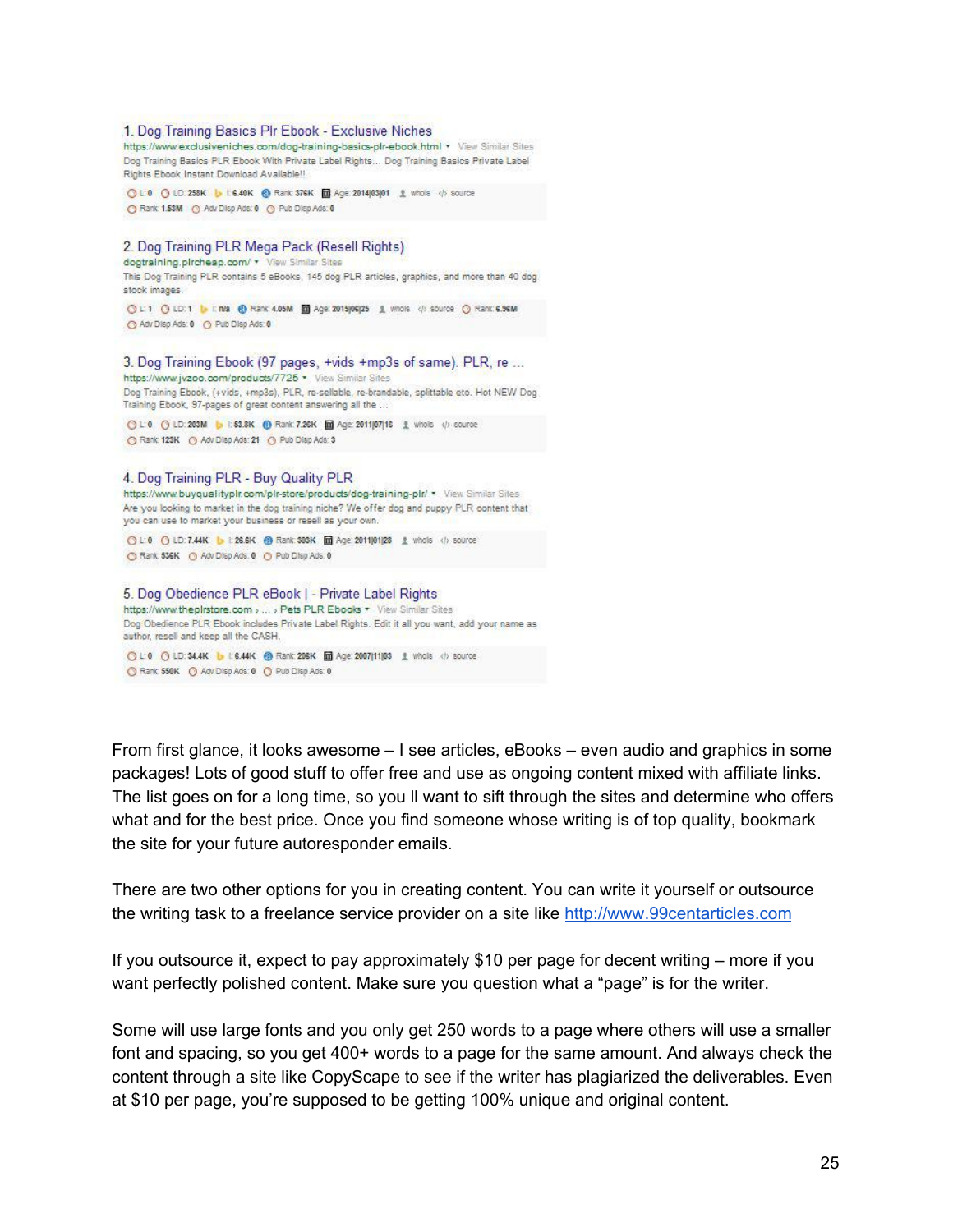If you feel confident writing content yourself, then here's what you're going to do:

Create either a 5 page report or a weekly or daily email lesson for your autoresponder series. These can be 250 words a piece and you can hyperlink to one of the products that you're promoting OR, send them to one of your blog posts.

Create one 250-word blog post daily using a keyword phrase from the list that you initially downloaded. You want to use it in the title of the post, in the first sentence, and again somewhere at the end of the post. Tag the blog post with your keyword.

If you get antsy, feel free to write more than one and just queue them up in your blog for a later date.

To do this, on the Add New Blog Post page, just click the Edit button next to Publish Immediately. This will open up the following screen where you can set the exact date and time you want the blog post to go live!

| Save Draft |                              |  | Preview |  |
|------------|------------------------------|--|---------|--|
|            | Status: Draft Edit           |  |         |  |
|            | Visibility: Public Edit      |  |         |  |
|            | <b>量 Publish immediately</b> |  |         |  |
|            | May 06, 2010 @ 05: 56        |  |         |  |
| OK Cancel  |                              |  |         |  |
|            |                              |  |         |  |

# Step 5: Plug Your Content and Links Into Your Autoresponder

Let's say you buy a pack of 52 dog training articles. Gather 52 (if possible) affiliate product links from your niche and in each email you plug into your system, add a link to one of the products you choose to promote.

One of the most popular autoresponder systems you can use is [Aweber.](http://marketingtools.aweber.com/) When you log into Aweber, click the top where it says Create and Manage Lists. Then click Create a New List. You'll be asked to pick a unique list name, give it a description, and include some contact information.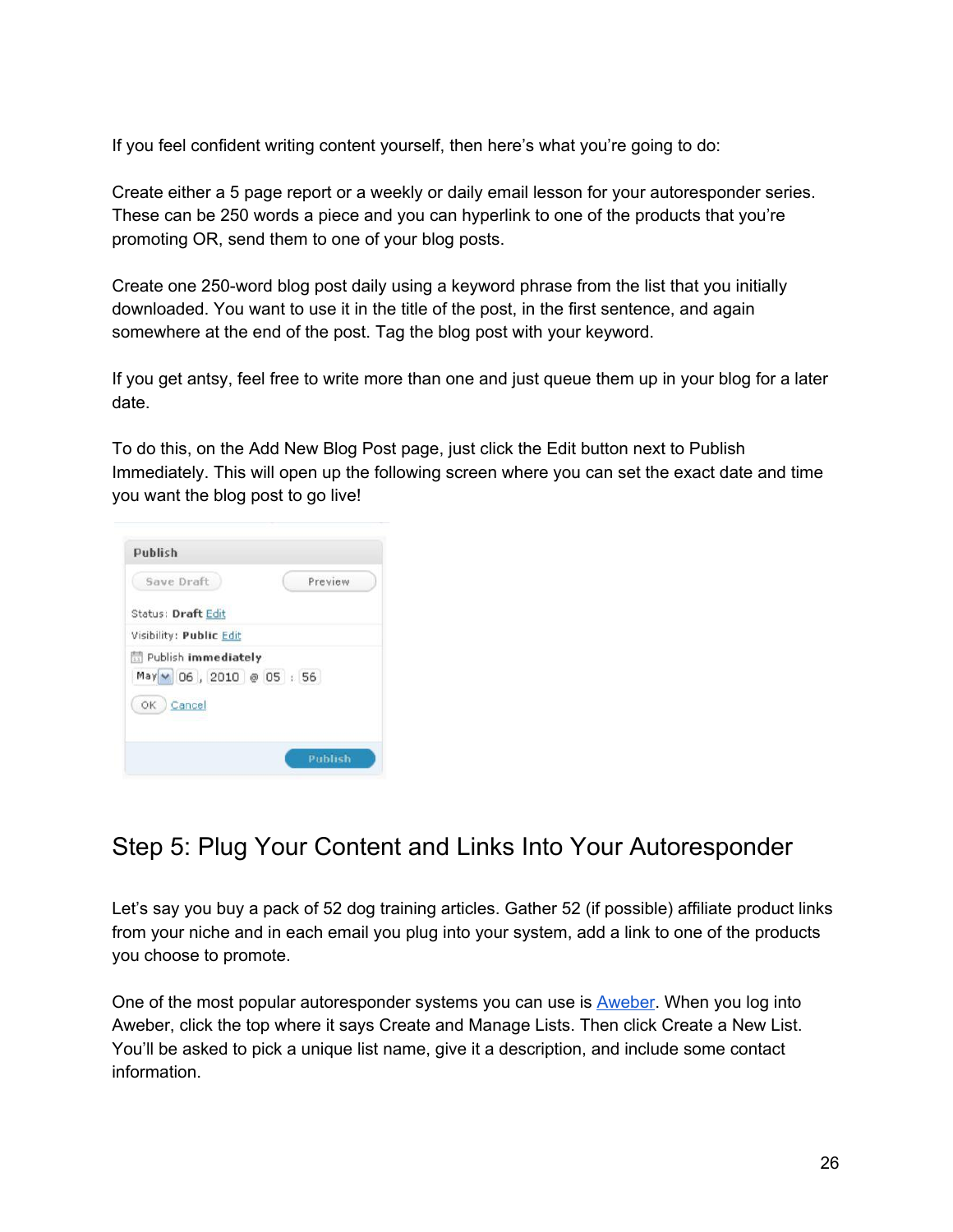| List Name:           |                              | required |
|----------------------|------------------------------|----------|
| dogtrainbook         |                              |          |
| List name available! |                              |          |
| List Description:    |                              |          |
| Dog Training Book    |                              |          |
| "From" Name:         | Address:                     | required |
| Admin                | admin@dog-training-book.info |          |

Go to Step 2, where you can customize the initial confirmation to the subscription email. Save the list settings.

Next click Messages and then choose Follow Up. This is where you'll queue up all of your coming emails. Space them daily, every 3-4 days or weekly – whatever you want to do. Paste the title and message into the follow-up and save it.

You have the option of tracking clicks or leaving them as is. If you choose tracking, Aweber will make it look different, so if you want to brand your site name, don't track clicks. Make sure you test a message or two to see if you're doing it correctly.

Now you want to create a web form to put on your blog or website so that you can start building a list!

Click the Web Forms link at the top of Aweber. Then click Create Web Form. It gives you many options, but make sure you choose something that will fit in the sidebar of your blog or whatever space you have for your form. Choose from one of the new Aweber templates or design it any way you like. Then click Save Web Form and Go To Step 2.

Click Go to Step 3 (unless you want to name this form) and choose "I Will Install My Form" and the Raw HTML version. Copy the code it gives you because we're going to plug it into our blog sidebar in a widget.

Open up the widgets area as you did before and add a Text widget at the very top of the sidebar. Paste the code into the box that you took from Aweber, save and close the widget.

Now go to your domain and make sure the opt in box works by signing up for the list yourself.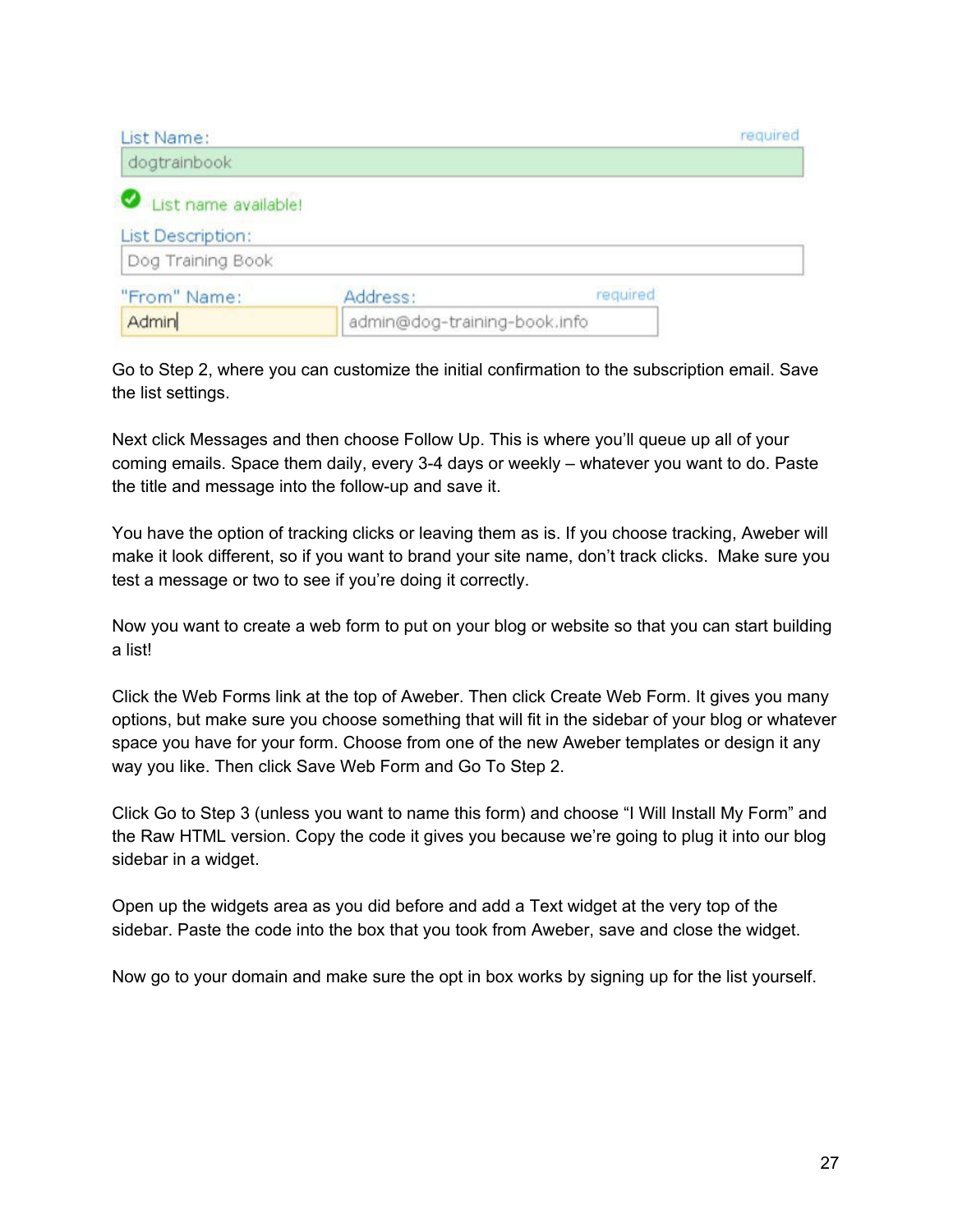| Free Dog Training Tips                  |
|-----------------------------------------|
| Name:                                   |
| Email:                                  |
| Submit<br>We respect your email privacy |

# Putting Your System on Autopilot

Once your emails are set up and each one has an affiliate link in it, you're free to move on to another niche – or another portion of the niche.

In this example, we've used dog training, so now you might head into the dog grooming sub-niche. Or, choose a different evergreen niche like health, golf, or dating and use the same method to set up another autopilot sales system.

Over the coming days, weeks, and months, you'll see your subscription list grow. You'll see new sales popping up on your radar, and it will increase as new people join your list and word spreads of the great free, valuable information you give away.

In the meantime, after it's set up (or after you outsource it to someone else), you're free to go about your business managing other online business ventures or even just enjoying the money you're earning on a regular basis.

Don't get bogged down in one-on-one relationships with your list subscribers or worrying about what your subscribers will think when you blast a message out to promote another product.

If you want to work on your own newsletter and personal branding system, go for it – but that's not what this system is intended to do. This affiliate money machine serves one sole purpose – to generate autopilot income and nothing else.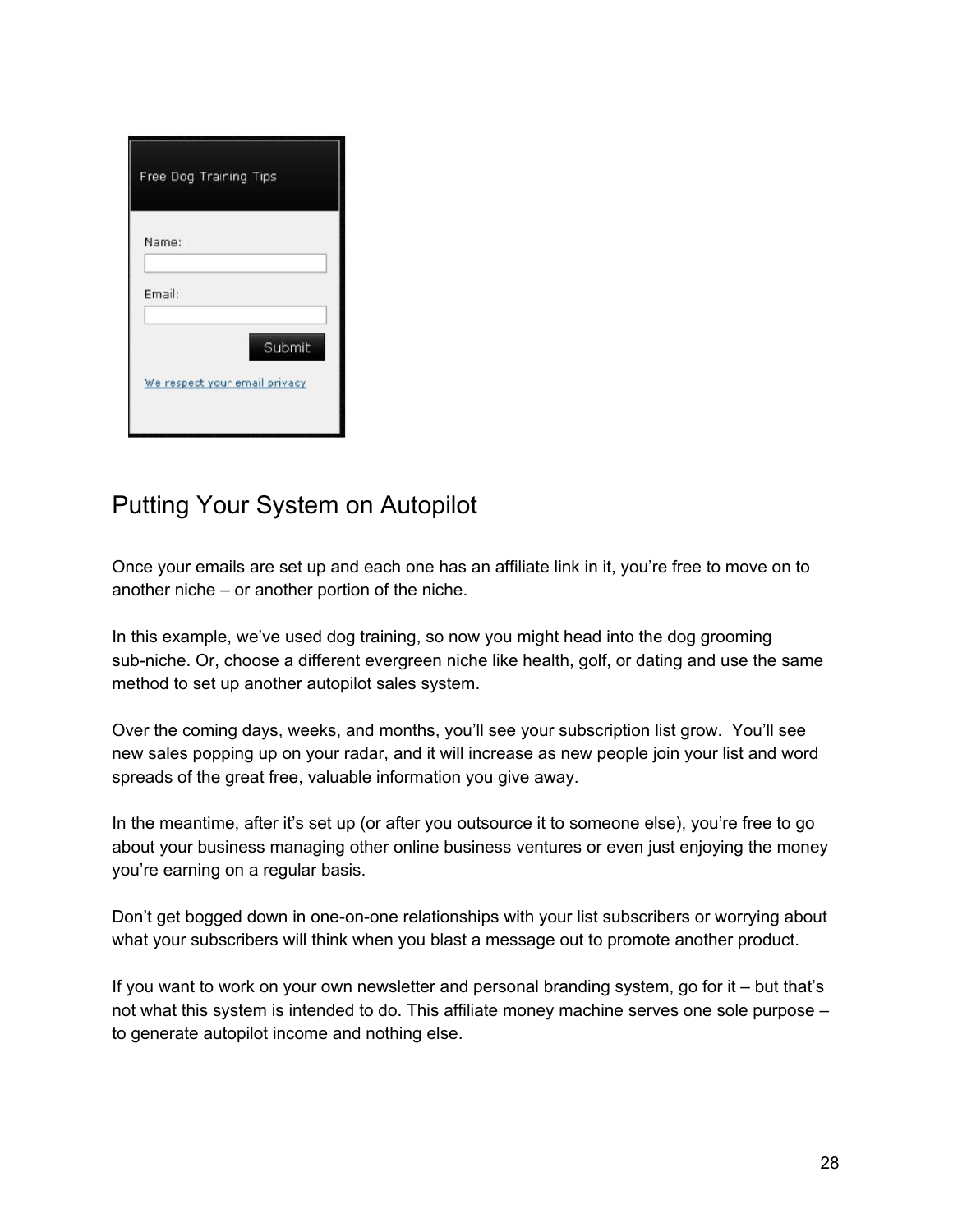Let's look at someone who's already using the weekly promotional system. This site is located at<https://thedogtrainingsecret.com/blog/>and as you'll notice, the right side of the screen gives visitors the option of signing up for either a free dog training guide or 7 brain training games for over-excited dogs.



That's all you need to do – set up a simple site, stick an autoresponder opt-in box up, and begin building a list that will receive weekly tips (with an affiliate link) in the email communications.

This site does a great job of giving away a lot of free information up front in the form of categorical articles – from dog training to brain training games.

Some marketers mistakenly think they can save their good stuff for paid content, but you first have to build trust with your visitor and impress them enough to sign-up to your list. With a similar site in your niche, you'll be able to command the respect of other sites that will link to you as a great resource, helping you build your list even more. The more your list grows, and the more sites you set-up in this fashion, the more money you'll make, period.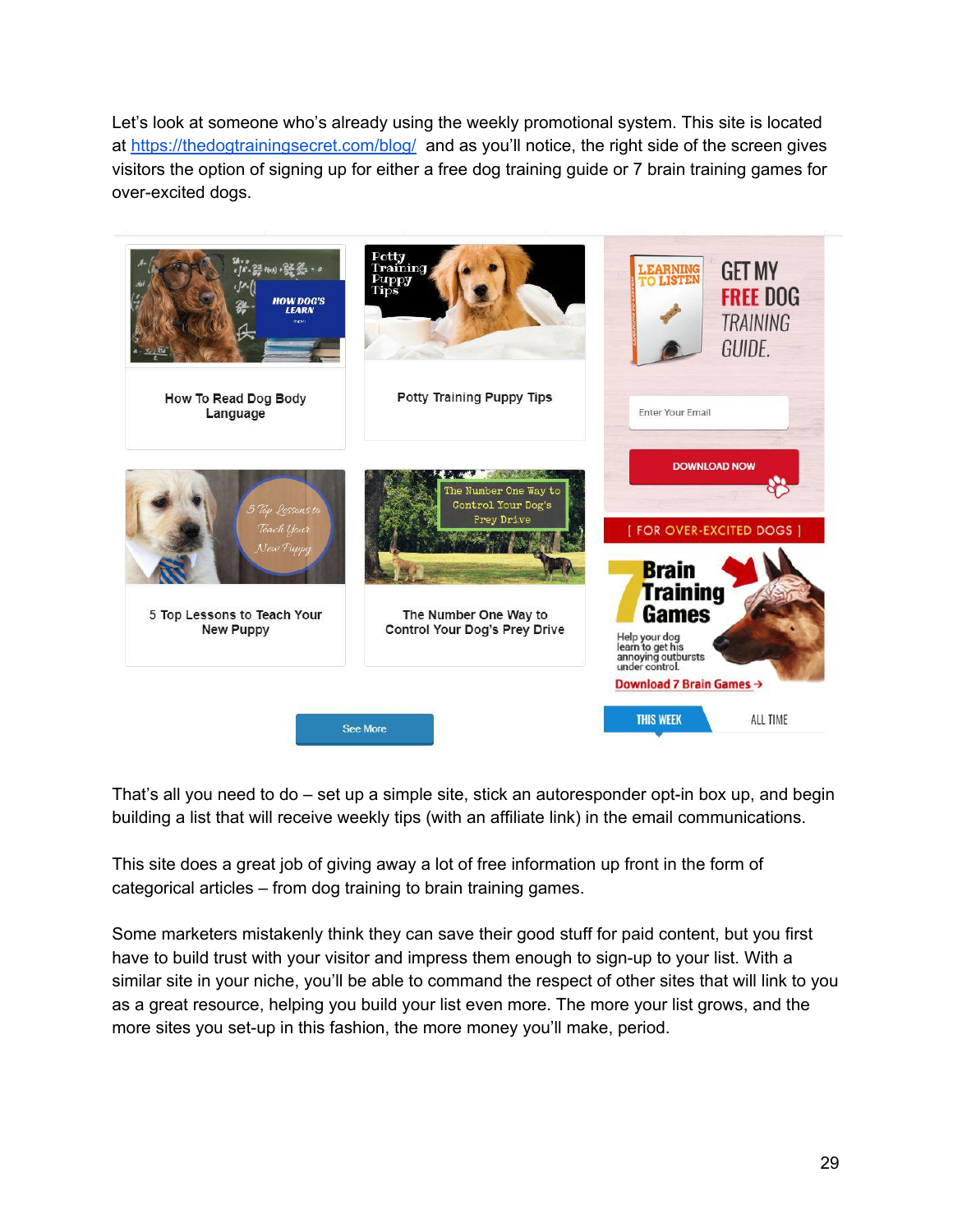Notice how this compares to the hunt and peck method of article marketing where many affiliates are sticking a single article with a bio box up and hoping to cash in every day of the week? It's just not going to work without massive content creation, but with an autoresponder system, you can use plug-in PLR and not have to worry about:

1.) Unique content

2.) Acceptance by article directory reviewers

3.) Link rules (like no affiliate links, number of links, etc)

Instead, your content will be housed in private – delivered directly to their inbox and you can position whatever links you want, wherever you want them in the body of the email.

# "But what about people who get offended when you try to sell to them in every email you send out?"

Look – this system is meant to run on autopilot. Let it weed out those who are offended. You'll keep plenty of subscribers who are content with the promotions as long as they keep getting decent tips in their emails, which you'll do, of course. Don't sweat the unsubscribed list. Just accept it as part of the system and keep doing what you're doing. Your earnings will reflect that you're doing something right.

# Taking Your Affiliate Marketing Simple System to the Next Level

Now that it's set up, you want to make it work wonders for your bank account. Know how to do it? Build an even bigger list.

First of all, you want to learn how to clone your customers subscriptions. This isn't some high-tech science experiment. All you're doing is finding a new niche that the same people on list A will like and have them sign up to list B. Now you've doubled your selling potential and you didn't have to go out and try to find and secure a single new customer. This is known as cross-promotional sign-ups.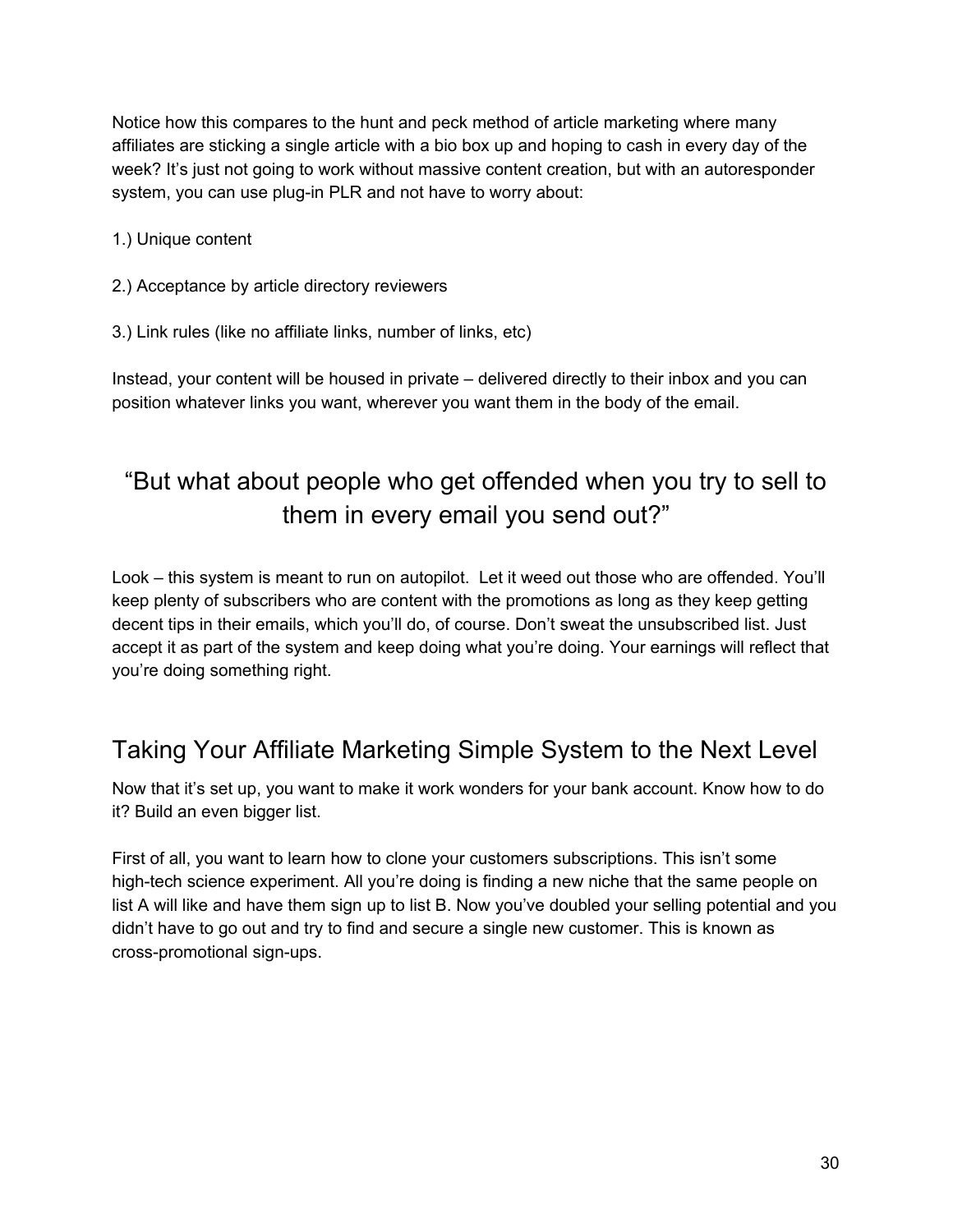So for our dog training list, you might occasionally mention that they may want to take a look at a great dog grooming site. Even though list A (dog training) has only signed up to get information for dog training, chances are they're also interested in the grooming aspect of being a dog owner – but not everyone will bite. Some dog owners want to learn how to make Fido stop barking, but for grooming, they'll just head down to the local pet groomers instead. However, a portion of your list will be interested, and they'll be buying both dog training and dog grooming information from your affiliate links.

Other cross-promotional sign-up examples:

- Promote an exercise list to a golf list
- Promote a diet list to an exercise list
- Promote an anti-aging list to a Baby Boomer dating list ...
	- ….and so on.

If you have to, sit down and brainstorm a demographic for your lists and then see what characteristics they share. For instance, singles are interested in dating – but they also want to learn how to make more money, how to stave off the aging process, and get free beauty tips. It doesn't have to be a hard push to get your subscribers from one list to another – just mention it in passing as something they may want to check out. After all, your second list will have another valuable freebie for them, so there's nothing they have to pay out in order to get information that might interest them up front.

Another thing you can do to increase your list building effectiveness is to add on the other marketing methods you already know. Anything to drive traffic to your subscription pages such as social bookmarking, article marketing, and forum marketing with a signature file will help build your list and ultimately – your affiliate paychecks. They're not a necessity if you're blogging regularly and attracting search engine spiders, but every little bit helps, so whatever you can accomplish with your time or budget, do the tasks that help you get more traffic.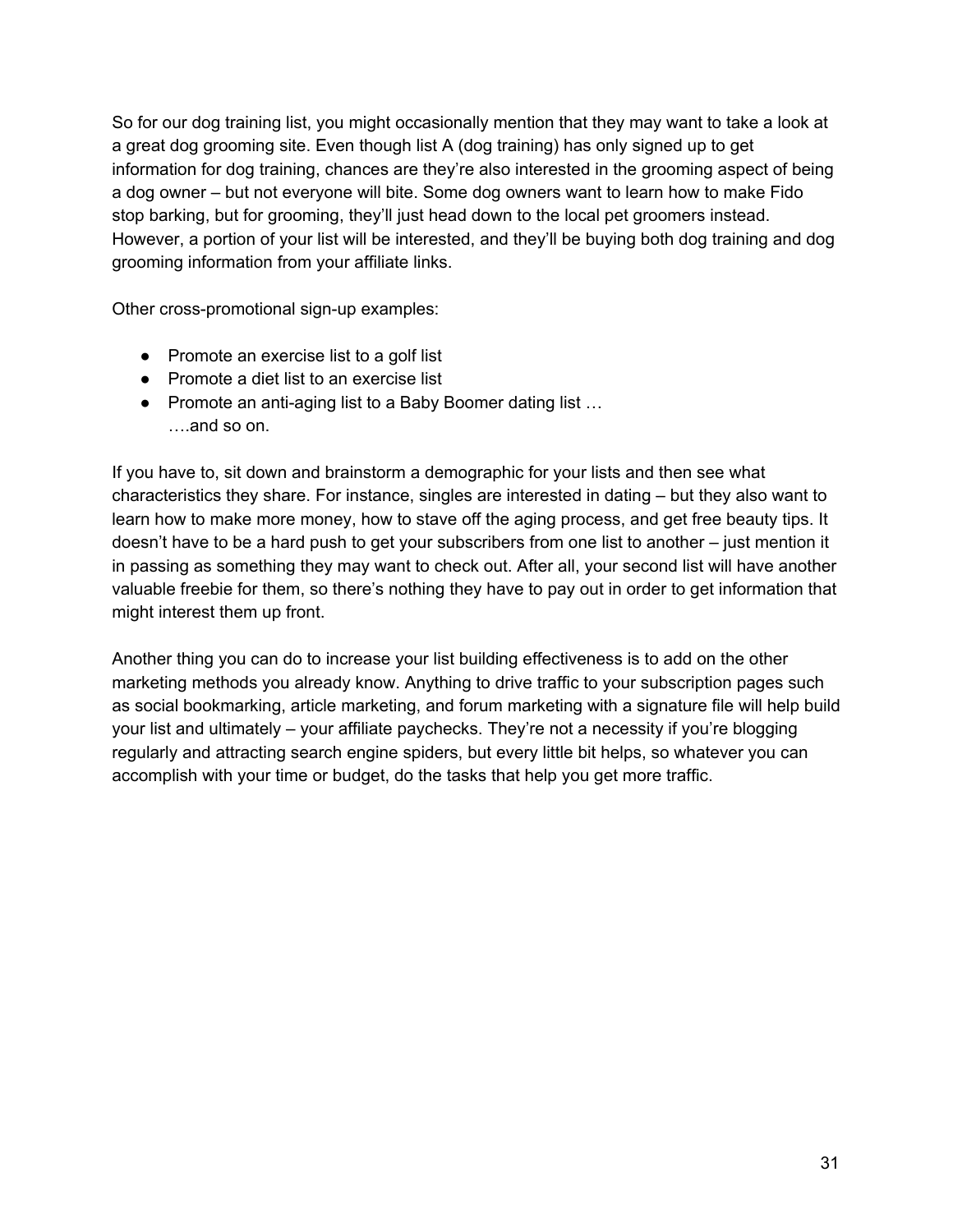## Don't Make These Three Critical Mistakes

There are three big mistakes low level affiliates are making on a routine basis that keep them from succeeding at the level they want to operate on.

*Mistake #1: They Don't Invest in a Good Autoresponder Tool*

#### Warning: never ever skimp on a cheapo autoresponder

Your autoresponder tool is the crux of your whole operation. The entire thing is set-up on autopilot, and if it crashes, you're going to lose your entire affiliate operation.

Skimp on your autoresponder and it might cause you to return to square one with your earnings. I recommend Aweber – it's the tool of choice for most marketers and has a high level of support that helps your emails get through to various ISPs.

#### *Mistake #2: Go After the Make Money Niche (when you haven't made any)*

Look, I know right now you're absorbing all you can about making money online. You see products everywhere teaching you how to make money overnight, and it makes you drool.

So your first instinct is to go after the make money niche – after all, it has you hooked, doesn't it? Here's why you don't want to go after the make money niche – all of your subscribers will know what you're up to!

Try promoting to people who are also learning the tools of the trade is more difficult. Some of them opt out the minute they see two promotions in a row (so you get a much higher opt out rate).

Others will know that you're using affiliate links and they'll go buy the same product through their own link, effectively stealing your commission out from under you.

Dog owners, singles, and golfers (for example) don't pick your emails apart as a marketing strategy. To them, you're just a great guy (or girl) delivering fantastic free information to them on a regular basis.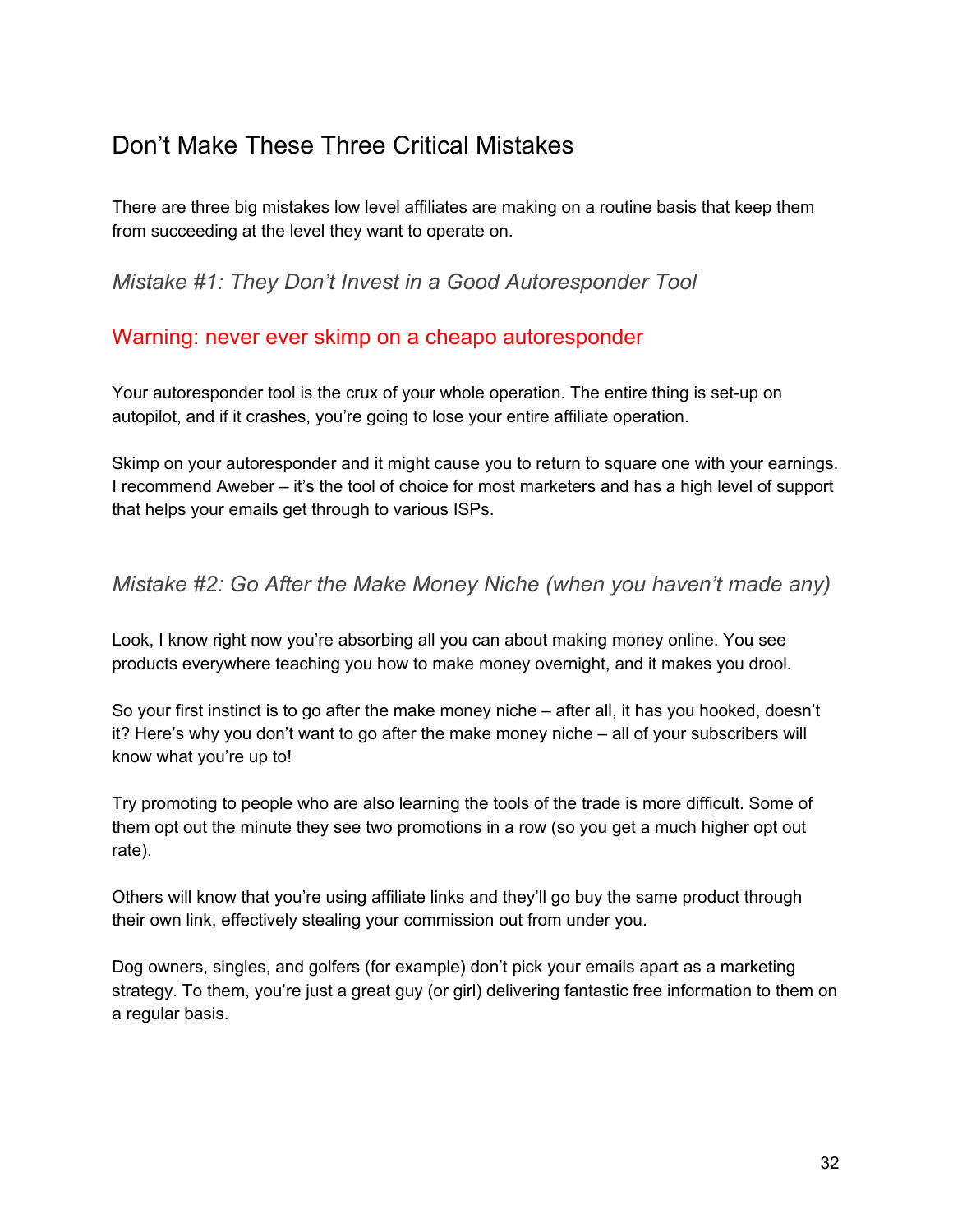#### *Mistake #3: Starting Off Soft and Leading to a Hard Sell*

When someone signs up to your list, they get a feel for who you are right off the bat. Do you email daily, weekly, monthly? Do you have a promotional link in every email, or every once in a blue moon?

Get them primed to receive affiliate links in every single email by starting out with a system that does it early on. Don't send out four emails with no links and suddenly begin bombarding them with sales pitches. They won't react well.

#### **Get Started!**

**Don't delay your affiliate success** by trying to make this harder than it is. Start by finding your niche, gathering great PLR, and plugging in your affiliate links. Set-up your domain and your system runs itself!

#### *Wash, rinse, repeat.*

If you want to use site building software to make your domain look a little more professional, go for it. You don't have to hire an expensive graphic designer to do this.

You can also outsource unique product creation if you prefer not to use Private Label Rights or spend time writing your own reports and emails. If you do outsource, you can try a site like [Upwork](http://upwork.com/) or [Freelancer.](http://freelancer.com/)

Your autoresponders don t have to be long newsletter length. Some just provide a catchy headline based on something in the news. For instance, when I type into Google the phrase, "dog training news," I get I get an article 'Good Dog? Bad Dog? Their Personalities Can Change.

In this article it talks about how dogs' personalities change over time and can in fact 'resemble' the personalities of their owners. So you could use that as your hook and just give them a tiny bit of information about it followed by a short ending that says, "to learn more about positive reinforcement, visit …" - Coincidentally, your link will be to an affiliate program that teaches positive ways to live in harmony with your dog throughout its lifespan.

Many people prefer short tidbits of information they can choose to read more about (or not). You can do a mix and see which type converts into more sales – a longer email from you or a short teaser with a link to more information.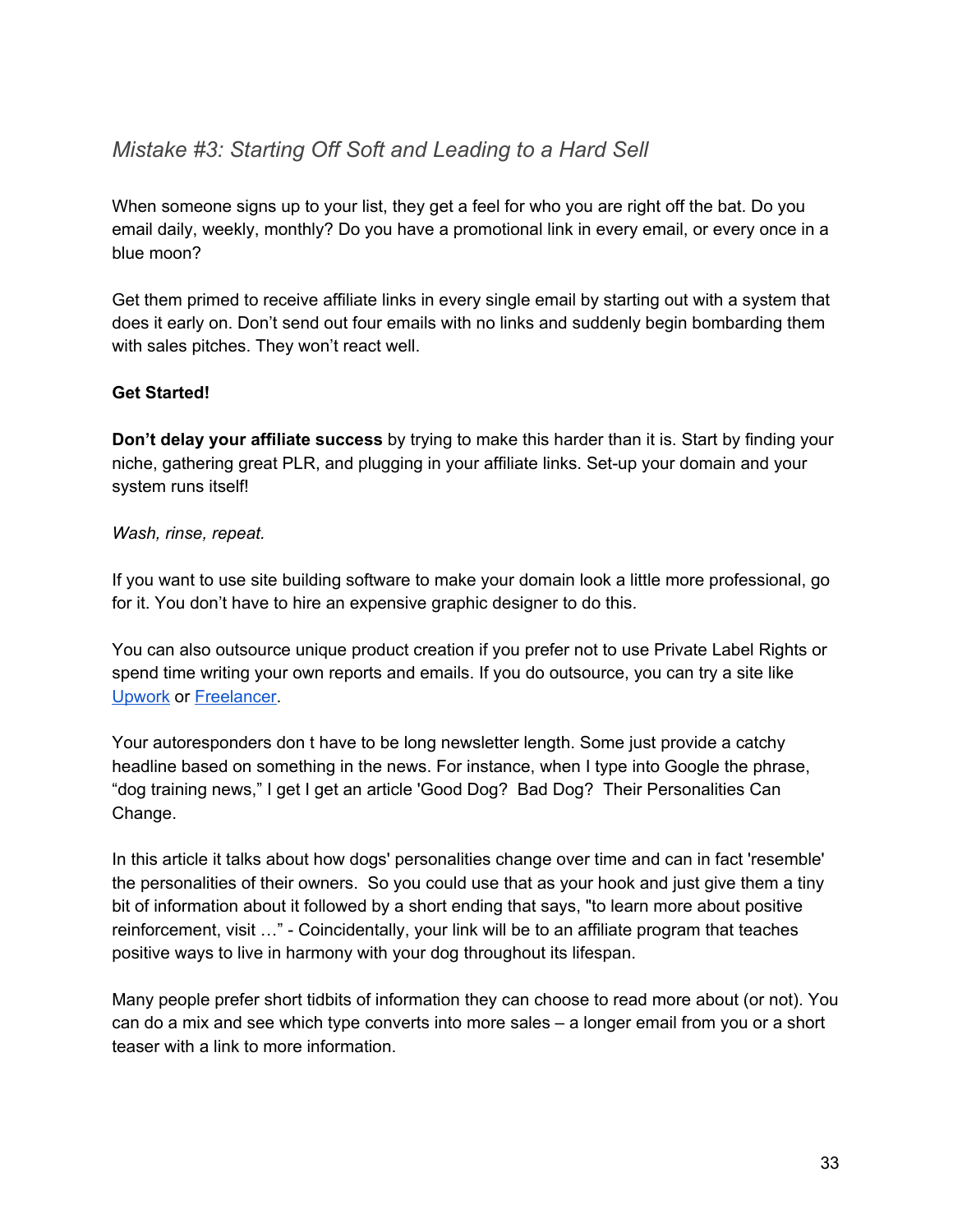Remember – while everyone's busy branding their name on the net for their niche, you'll be worry-free about who's thinking what of you. Your business will be void of the burden of personal branding.

Not only that, but you won't worry about if you're marketing the "right" way. You'll just do it and see what kind of affiliate commissions you generate. If you're always worried about unsubscribes, you might prevent yourself from making as much money as you want to.

You'll start limiting the number of affiliate links you put in, or you'll spend more than enough logical time scouting out the "perfect" product to promote. With your name absent from the equation, you'll only be worrying about where to plan your next vacation with all of your affiliate earnings that you raked in last month.

"But what about JVs and web 2.0 – you haven't touched on that yet?"

What about them? Forget about leveraging other people's traffic and building content on other people's networks. Focus your efforts solely on your own networks and you'll reap the rewards in a bigger way.

"Shouldn't I be making my OWN product to promote to my list?"

Sure, if you want more work to do! There's no need to build your own product and launch affiliate programs of your own and network for joint venture deals. If you want to stay really busy, then go for it.

But the system as I've described it is all you need to be financially secure with affiliate marketing. You can feed off of affiliate programs for a long time, moving one visitor from one offer to another and keeping them within your own network to buy for as long as they're hungry for more information.

This system is basically similar to what AdSense income is all about – only the return on your investment is more lucrative than AdSense. You still abide by the same tactics – mass valuable content and strategic links.

The only difference is you're capturing names and promoting higher priced products. More is better – and don't pay attention as much to conversions per site as you do to your entire affiliate earning increase from month to month.

You may actually see a small trickle of traffic to your site, but you have a hundred sites, so that small number of sign-ups is actually growing your list pretty healthily. Or, you might have only five sites, but a ton of traffic. As long as your list grows, you're good to go.

I'm going back to what I said earlier in this report: